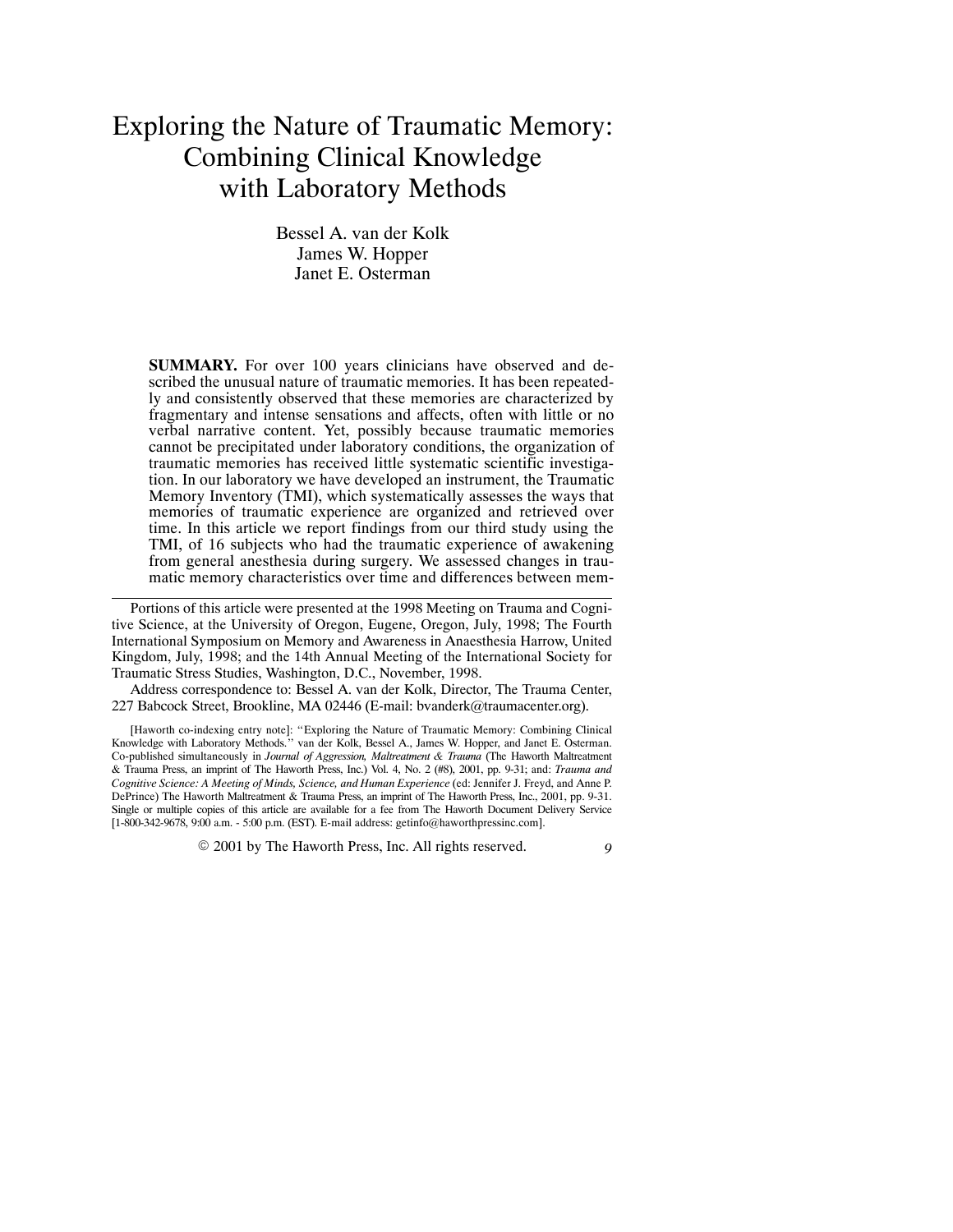ories of subjects with and without current Post-Traumatic Stress Disorder. Our findings suggest the need for more rigorous methods for the assessment of the evolution of traumatic memories. In order to develop a comprehensive and integrated understanding of the nature of traumatic memory, we need to combine careful clinical observations with replicable laboratory methods, including those of cognitive science and neuroscience. *[Article copies available for a fee from The Haworth Document Delivery Service: 1-800-342-9678. E-mail address: <getinfo@haworthpressinc. com> Website: <http://www.HaworthPress.com> © 2001 by The Haworth Press, Inc. All rights reserved.]*

**KEYWORDS.** Memory, awareness during anesthesia, Post-Traumatic Stress Disorder, traumatic memories

### *INTRODUCTION*

The understanding of how people process traumatic events has, until recently, been entirely within the domain of clinical practice and observation. Traditionally, the fields of clinical psychology and psychiatry on the one hand, and cognitive science and neuroscience on the other, have had such widely divergent samples, methodologies and concepts on which they based their understandings of memory processes, that there has been a veritable confusion of tongues between these disciplines. During the past decade, when the observation that people may lose all memory for sexual abuse experiences and retrieve them at a later time was brought to the public's attention, many cognitive scientists took an incredulous stance. Yet for over a century this observation had been consistently reported in the psychiatric literature on other traumatized populations. Despite dozens of reports, starting with Pierre Janet (1889) in the 1880s, followed by Breuer and Freud (1893), repeated during the first World War (Myers, 1915; Southard, 1919), the second World War (Sargant and Slater, 1941) and the Vietnam War (van der Kolk, 1987), most laboratory scientists disregarded the validity of these observations. In the past decade a small group of cognitive scientists began to take clinical reports seriously (Freyd, 1991, 1994; Morton, 1994; Schooler, 1994). However, because amnesia and delayed recall for traumatic experiences had never been observed in the laboratory, many cognitive scientists adamantly denied that these phenomena existed (e.g., Loftus, 1993; Loftus & Ketcham, 1994), or that retrieved traumatic memories could be accurate (Kihlstrom, 1995).

In both science and therapy we often are confronted with unexpected findings. Whether one is a laboratory scientist or a clinician, such phenomena ideally should provoke new insights and creative theoretical and methodolog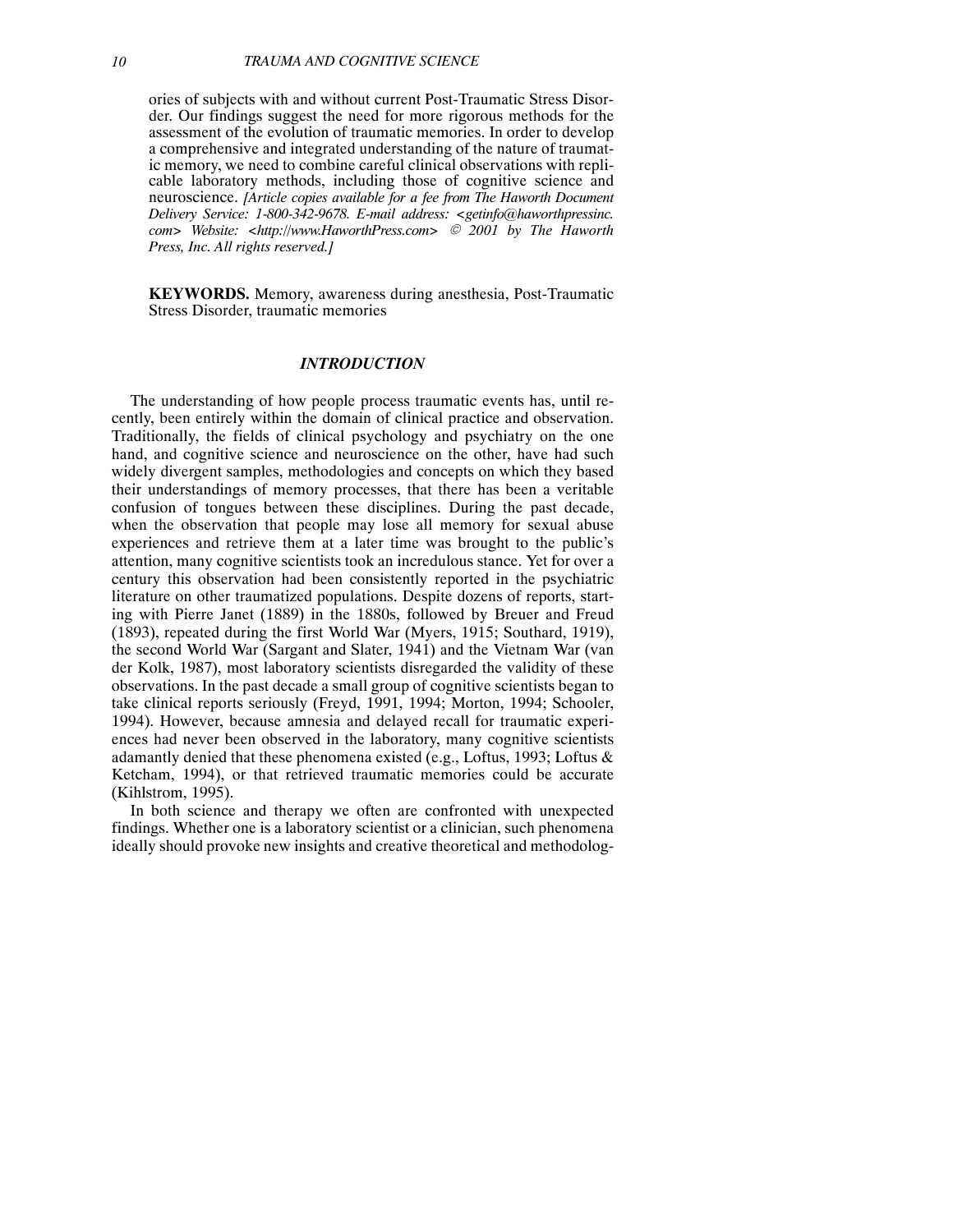ical advances. Laboratory scientists' practice of ''controlled'' research may render them more prone to observe the phenomena that they set out to measure, while clinicians cannot help but be frequently confronted with unexpected phenomena that don't fit their constructs and models. This often forces them to suspend disbelief and to attend to the unfolding of clinical data for which they have no pre-existing explanations.

Among memory researchers, the issue of whether increased affect enhances or diminishes the accuracy of memory has been hotly debated. The work of Christianson (1992a, 1992b), as well as Yuille and Cutshall (1986), does seem to settle one issue: while there appears to be decreased accuracy for remembering irrelevant details, the central details of stressful events often are remembered with great clarity and accuracy (Loftus, Loftus, & Messo, 1987). However, many traumatized individuals have trouble remembering even the central details of their experience for some period of time (for a comprehensive review, see Brown, Scheflin & Hammond, 1998).

In order to sharpen any discussion on how trauma affects memory we first need to define what is meant by ''traumatic memory.'' The *Diagnostic and Statistical Manual of Mental Disorders, Fourth Edition* (DSM-IV; APA, 1994), definition for Posttraumatic Stress Disorder (PTSD) defines a traumatic memory as a memory of a personally traumatic event. The first DSM-IV criterion for PTSD stipulates that (1) ''the person experienced, witnessed or was confronted with an event or events that involved actual or threatened death or serious injury, or a threat to the physical integrity of self or others,'' and (2) ''the person's experience involved intense fear, helplessness, or horror'' (APA, 1994, pp. 427 & 431). The second component of traumatic memory is that the memory is experienced as if the event and one's responses to it-sensory, cognitive, emotional and physiological-were happening all over again. Most typically, intense flashbacks and nightmares force traumatized people to cope with constant recurrences of memories without the prospect of relief. The recurrent intrusive recollections and the nightmares themselves become new triggers of panic, which may evoke a variety of avoidance and numbing maneuvers that help dissociate the affective intensity of the experience.

Despite the power of these clinical observations, these phenomena have not been systematically studied in the laboratory. The problem is *not* that laboratory science cannot study traumatic memories, but that laboratory science cannot study traumatic memories under conditions in which *the memories studied are for events that take place in the laboratory*. The event encoded into memory simply cannot be a ''controlled'' variable in the laboratory science sense, as in landmark work of Loftus and her colleagues with systematically altered films of car accidents (Loftus, 1975, 1979). This is so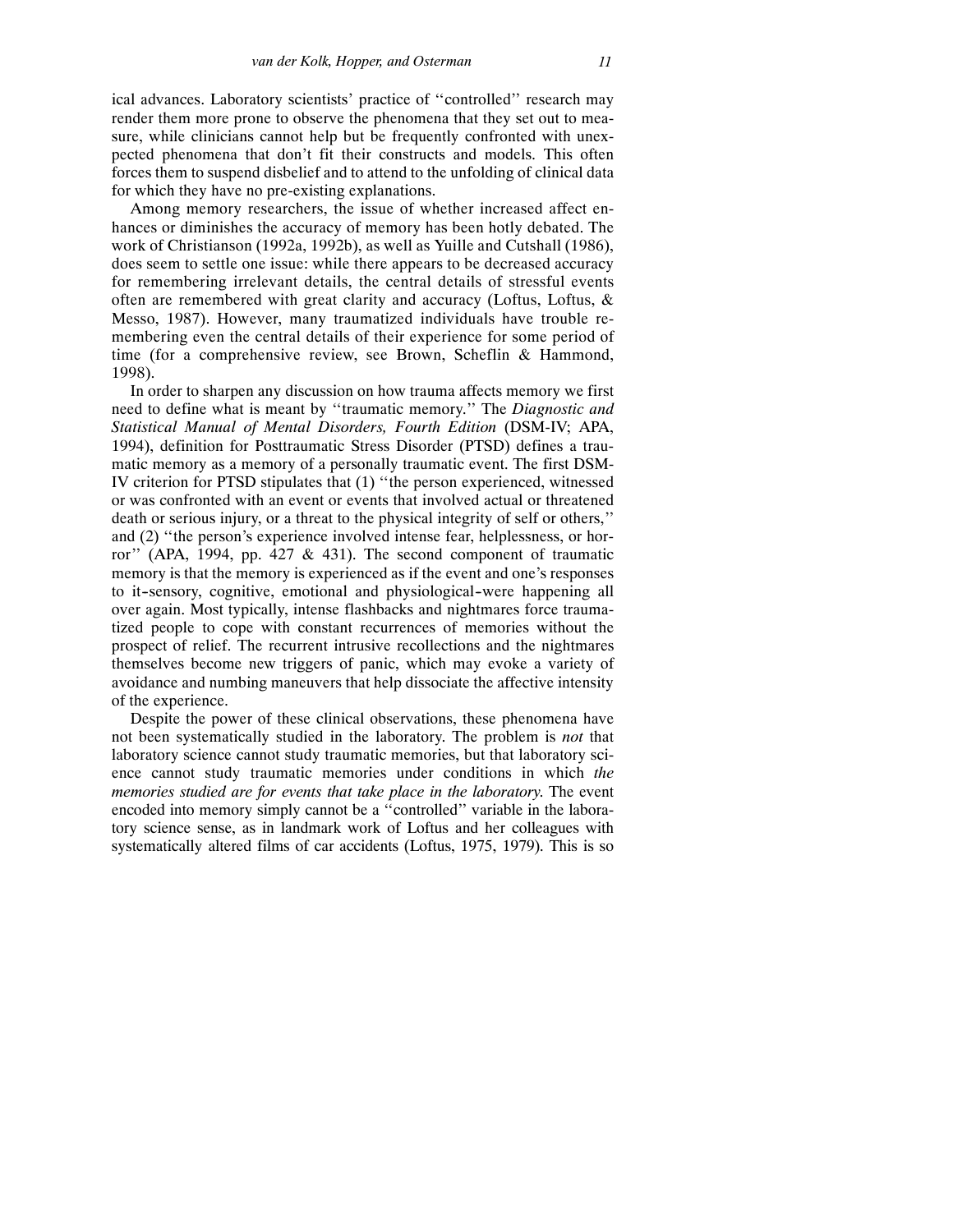because, for *ethical* reasons, not scientific ones, the extreme terror and helplessness that precede the development of PTSD simply cannot be replicated in such a setting. Roger Pitman (personal communication, July 1996) attempted to simulate a truly traumatic stressor by having college students watch "The Faces of Death," a film consisting of actual footage of deaths and mutilations of people and animals, in the laboratory. Even this stimulus, which is probably as extreme as any institutional review board would allow, failed to precipitate PTSD symptoms in these normal volunteers.

Hence it appears inescapable that to study the nature of traumatic memories one must study the memories of people who have actually been traumatized. Ideally, one's sample would consist of people who had experienced a trauma that was videotaped, and their memories would be assessed immediately after the event. Studies of flashbulb memories (Brown & Kulik, 1977) have come close to this, but the events were not sufficiently traumatic to produce the extremes of terror, helplessness and horror associated with being a direct victim of domestic violence, rape, a major car accident, etc. Less ideal but still quite good is to recruit crime victims, patients in emergency rooms, or other victims of recent trauma and follow the progression of their recollection of the traumatic events. Even studying witnesses of crimes that can be reconstructed very reliably (Yuille & Cutshall, 1986), however, may involve subjects insufficiently traumatized to develop PTSD.

In clinical practice, one often has an opportunity to witness the evolution of traumatic memories beginning shortly after the actual occurrence of the event. It is not unusual for traumatized children (including those who have been raped or witnessed a parent's murder) to initially give a seemingly accurate account of what has happened, but, a year later, to deny that the event occurred and that they have any memory of it. This common clinical observation was supported by Burgess and colleagues' (1995) systematic prospective study of 34 severely abused children. They found that both narrative and implicit memories (behavioral re-enactments) persisted for some time after the abuse, but that the narrative memory was relatively incomplete and fragmented for 41% of the children. Five to ten years after the abuse, many of the children had lost the narrative memory of the abuse, but all of them showed clear signs of implicit, behavioral memories, which manifested themselves as somatic complaints, flashbacks, and behavioral reenactments of abuse-related scenarios that had previously been reported.

There have been very few systematic studies of the memory processes of acutely traumatized adults. Harvey, Bryant and Dang (1998) assessed motor vehicle accident victims' ability to recall specific traumatic memories in response to cue words within one week of the trauma, and severity of PTSD symptoms 6 months later. They found that poor recall of specific trauma memories within the first week predicted 25% of the variance in PTSD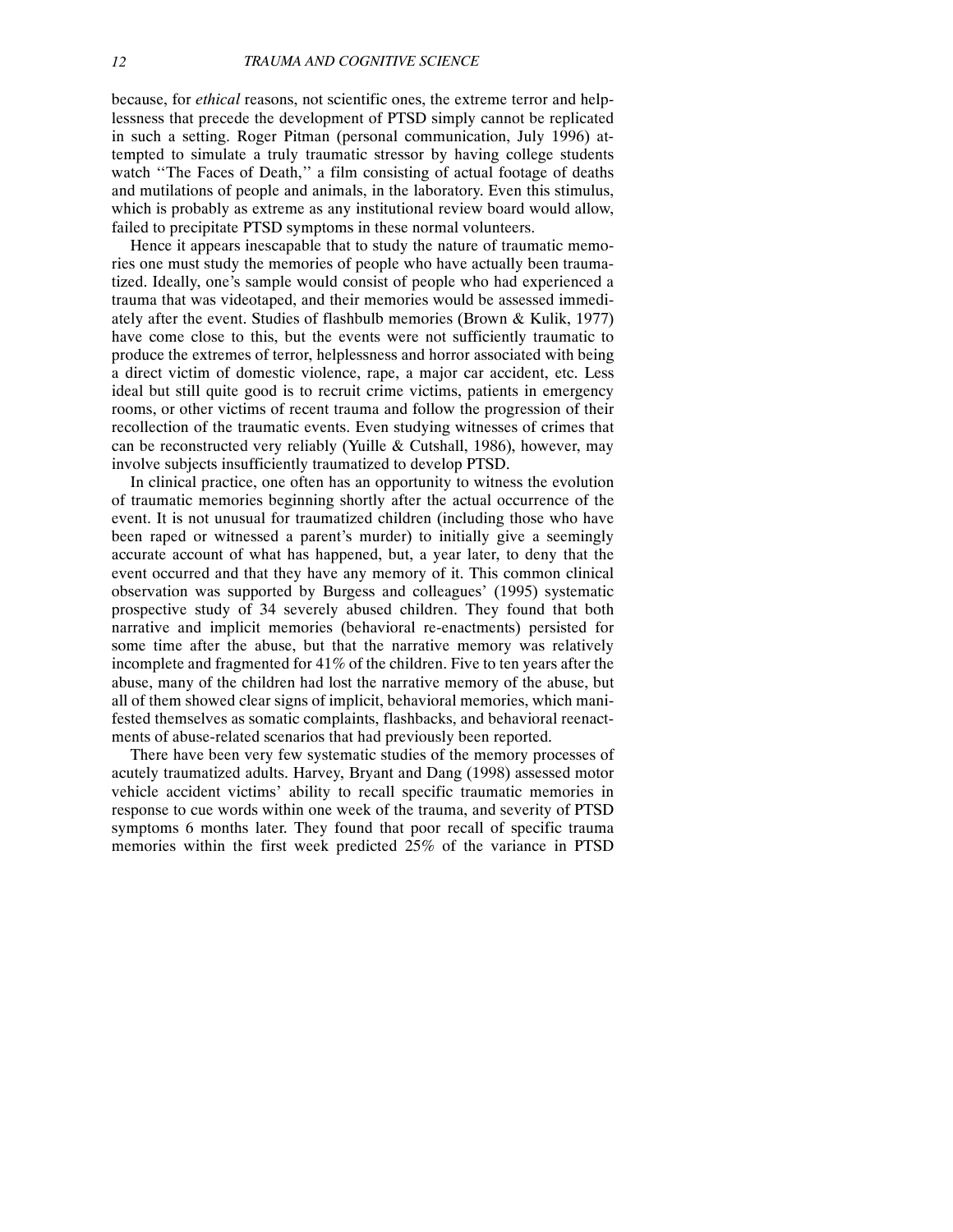severity at follow-up. Mechanic, Resick and Griffin (1998), studying memory in 92 rape victims, found that within two weeks following the rape there was significant amnesia in a third (37%) of the victims. At a 3-month follow-up, only about one sixth (16%) of the completing subjects had significant amnesia. The rape victims' memory deficits were trauma specific; they did not suffer from generalized memory deficits. Based on all the findings of this study, Mechanic et al. (1998) concluded that (1) following rape there is a high incidence of recovered memory, (2) amnesia and recovered memory occur more often in response to victimization by known perpetrators, which is congruent with Freyd's (1996) theory of betrayal trauma, and (3) dissociation but not ordinary memory processes like forgetting seems to play a primary role in the encoding, storage, and retrieval of traumatic memories.

# *THE DEVELOPMENT OF THE TRAUMATIC MEMORY INVENTORY*

Shobe and Kihlstrom (1997) recently published an article claiming that traumatic memories are qualitatively not any different from memories of ordinary events. Without actually having studied the memories of traumatized individuals themselves, they dismissed all existing observational studies of the memories of individuals with PTSD out of hand. Their rationale for doing so is found in the article's final section, ''Clinical lore and scientific evidence.''

Although their ideas about the underlying mechanisms are different, Terr, van der Kolk and Whitfield all agree on the outcome: Memories of trauma, or at least of certain forms of trauma, are encoded by processes, such as repression and dissociation, that make them difficult to retrieve as coherent verbal narratives. The result is that traumatic memories are primarily available as isolated, nonverbal, sensory, motor, and emotional fragments. If this conclusion were valid.  $\dots$  (1997, p. 74)

Shobe and Kihlstrom have reversed the order of things. First, clinicians working with traumatized individuals found themselves confronted with unexpected observations: incoherent memories of ''isolated, nonverbal, sensory, motor, and emotional fragments.'' Second, once they were struck by the consistency of this observation, clinician-scientists looked for theoretical constructs to make sense of the data.

Initially, the constructs of repression and dissociation were the best they could find. It is not that pioneering students of traumatic memory ignored laboratory evidence, or that they did not search among laboratory scientists' constructs for ones that could help them explain the data they were encoun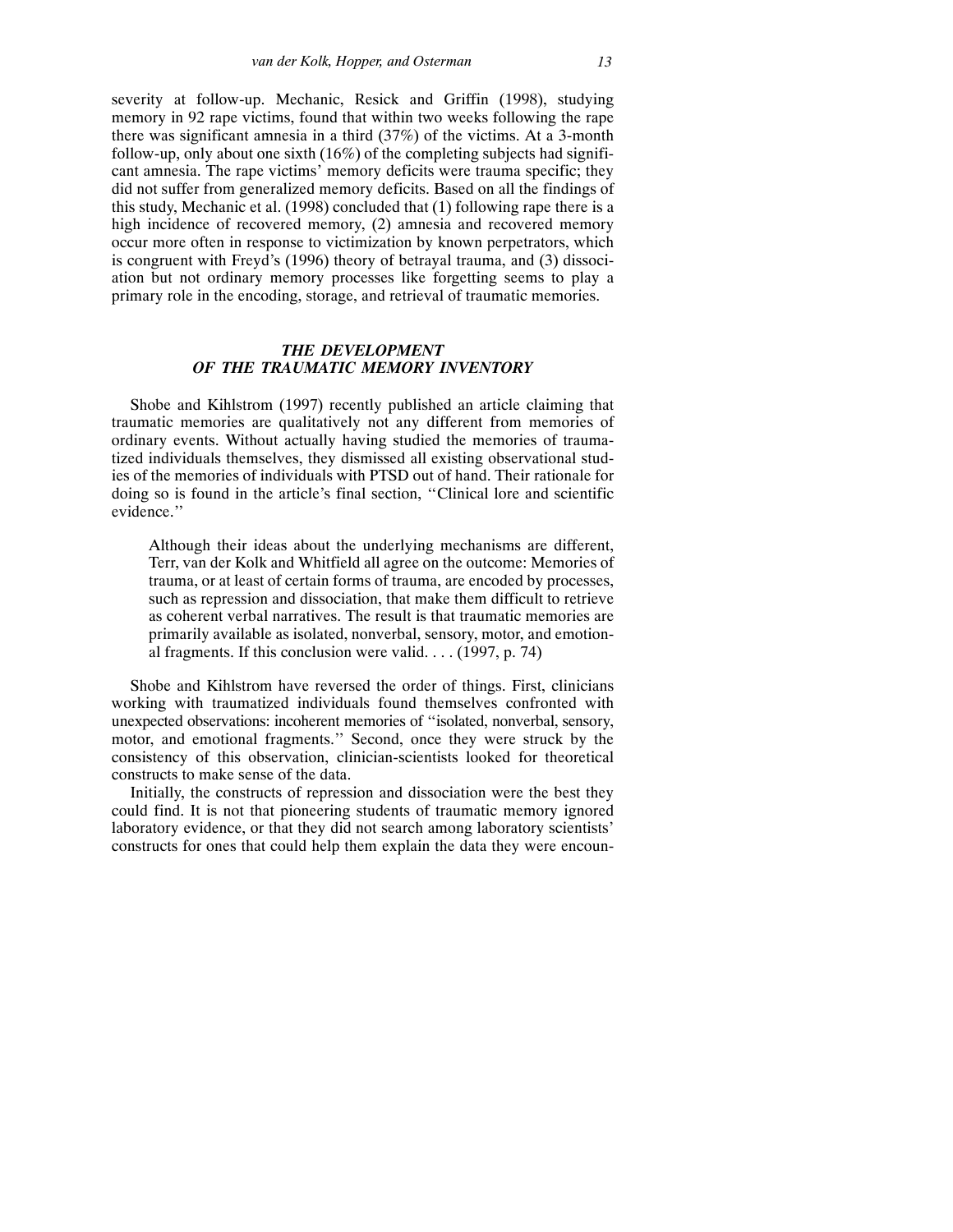tering. It is just that when it came to delayed recall and the *fragmentary* nature of many traumatic memories, clinician-scientists encountered a conceptual void in the laboratory memory research literature. Laboratory scientists had studied memories for events they had created under controlled conditions, and thus had never encountered fragmentary traumatic memories. In short, laboratory scientists never had a reason to create constructs explicitly addressing fragmentary traumatic memories.

After first encountering inescapable empirical evidence of how traumatic memories can differ from non-traumatic ones, and second, searching for constructs to describe and explain their observations, more recent students of traumatic memory then set out to conduct systematic research on the characteristics of traumatic memory. Early studies focused on the controversial phenomena of amnesia and delayed recall (e.g., Briere & Conte, 1993; Elliott, 1997; Feldman-Summers & Pope, 1994; Williams, 1994, 1995). Laboratory memory scientists like Kihlstrom (1995) and Loftus (1993) have vigorously attacked this line of research. However, others including Freyd (1991, 1994, 1996), Morton (1994) and Schooler (1994) have taken seriously the observations of clinicians and clinician-scientists' research on traumatic memory. These researchers have led the way in applying cognitive science constructs to the full complexity of traumatic memories, including phenomena like delayed recall and fragmentation.

Despite or perhaps because of the traumatic memory debate's polarized nature and the associated dismissals of existing studies, the central questions remain: (1) Can sensory imprints in the form of vivid fragments or flashbacks of images, sounds, smells, bodily sensations and affects properly be classified as ''memories''? (2) In what ways are memories of traumatic experiences qualitatively different from those of ordinary events? (3) Do traumatic memory fragments change in character over time, as narratives are known to do? (4) Could there be sensory imprints that disappear and are later retrieved as pristine representations of what actually happened?

How can we begin to approach these questions? Answers will only come from integrative studies that combine the most appropriate ideas and methods of both clinicians and laboratory researchers. Our laboratory has made an attempt by developing an instrument called the Traumatic Memory Inventory (TMI; van der Kolk & Fisler, 1995) to enable detailed examination of the nature of traumatic and non-traumatic memories. The original TMI was designed to capture the richness and complexity of traumatic memories as experienced by traumatized people and observed by clinicians on a daily basis. It provided a structured way of recording whether and how memories of traumatic experiences are retrieved differently from memories of personally significant but non-traumatic events. In order to examine the retrieval of traumatic memories in a systematic way, the TMI specifically inquires about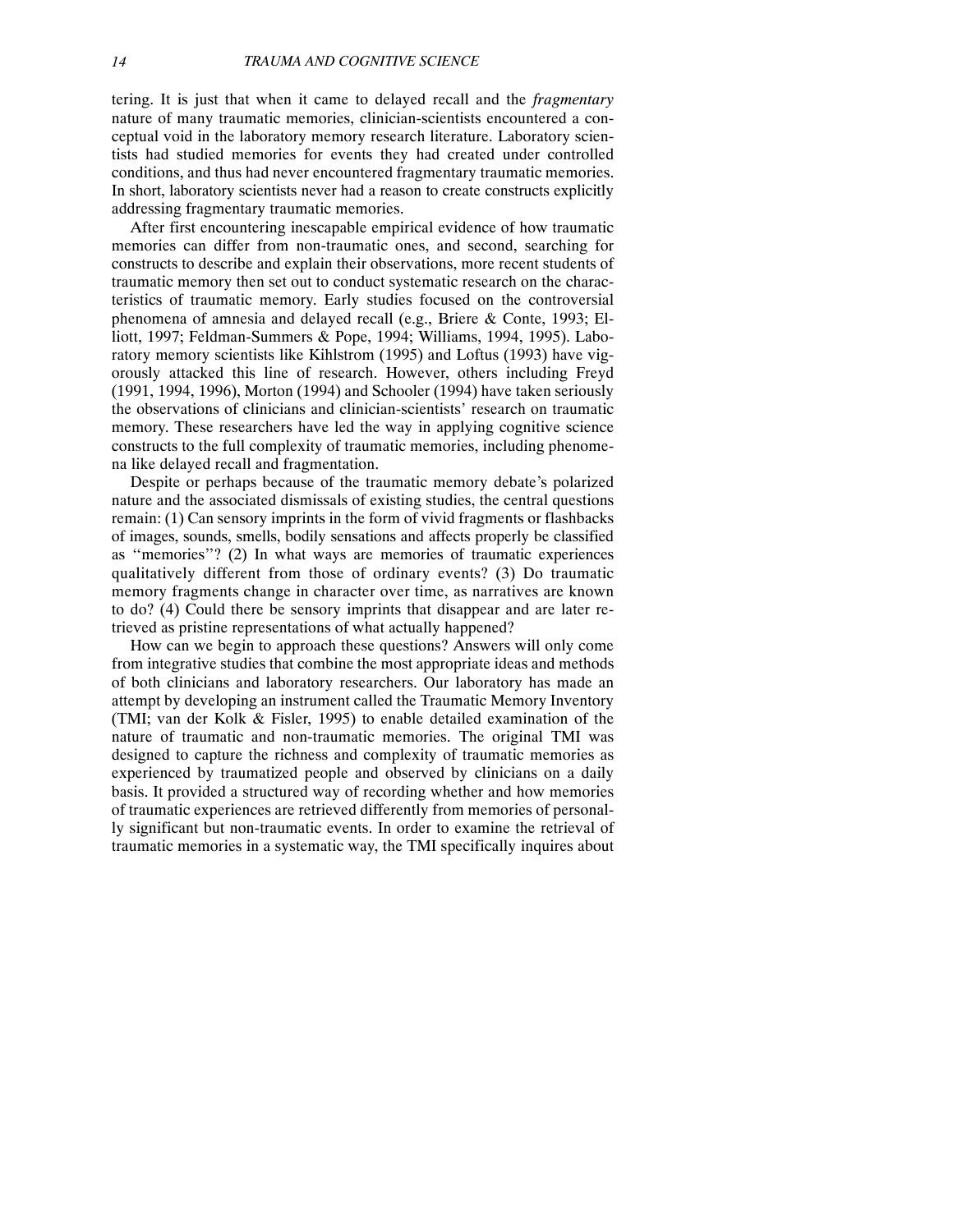sensory, affective and narrative ways of remembering, about triggers for unbidden recollections of traumatic memories, and about ways of dealing with them.

The TMI gathers data on several characteristics of traumatic memories that distinguish them from non-traumatic memories. It begins by probing for background and contextual information, including (1) the nature and (2) duration of the trauma(s); (3) whether the subject had always remembered ("Have you always known that this trauma happened to you in all of its details?''), and if not, when and where the subject became conscious of the trauma; (4) the circumstances under which subject first experienced intrusive memories, and circumstances under which they occur presently. It then inquires in detail about (5) the sensory modalities in which memories were and are currently experienced, that is, (a) as images ("What did you see?"), (b) as sounds (''What did you hear?''), (c) as smells (''What did you smell?''), (d) as tactile or bodily sensations (''What did you feel in your body?''), and (e) as emotions (''What did you feel emotionally?''). Next subjects are asked whether they experienced all of the components present together (''Did you see, feel, smell and hear at the same time?''), and if they remembered it as a coherent narrative (''Were you capable of telling other people what had happened?''). The sensory, affective, fragmentation and narrative data are collected for how subjects remembered the trauma (a) initially, (b) while most bothered by the memory or at ''peak'' intensity, and (c) currently. The original TMI gathered data as well on related clinical information, including (1) the nature of nightmares, (2) the precipitants of flashbacks and nightmares, and (3) ways the subject attempts to gain mastery over intrusive recollections (e.g., by eating, working, taking drugs or alcohol, cleaning, etc.). Finally, the original TMI inquires about confirmation, including court or hospital records, direct witnesses, a relative who went through the same trauma, or other forms of definite or probable confirmation.

The strengths and weaknesses of the original TMI both stem from its origins in clinical observation of fragmentary traumatic memories. With its detailed exploration of memory characteristics, like each sensory and affective component, and its linking of these phenomena to specific and quite different remembering contexts (initial, most distressing, and current), the TMI respected the richness and complexity of fragmentary traumatic memories. On the other hand, like data available in the clinical setting, those gathered with the original TMI are retrospective, with all the potential for distortion that entails. Still greater threats to validity and reliability come from the fact that the TMI is not only retrospective, but relies on subjects' *memories of how they remembered*, sometimes years or even decades in the past.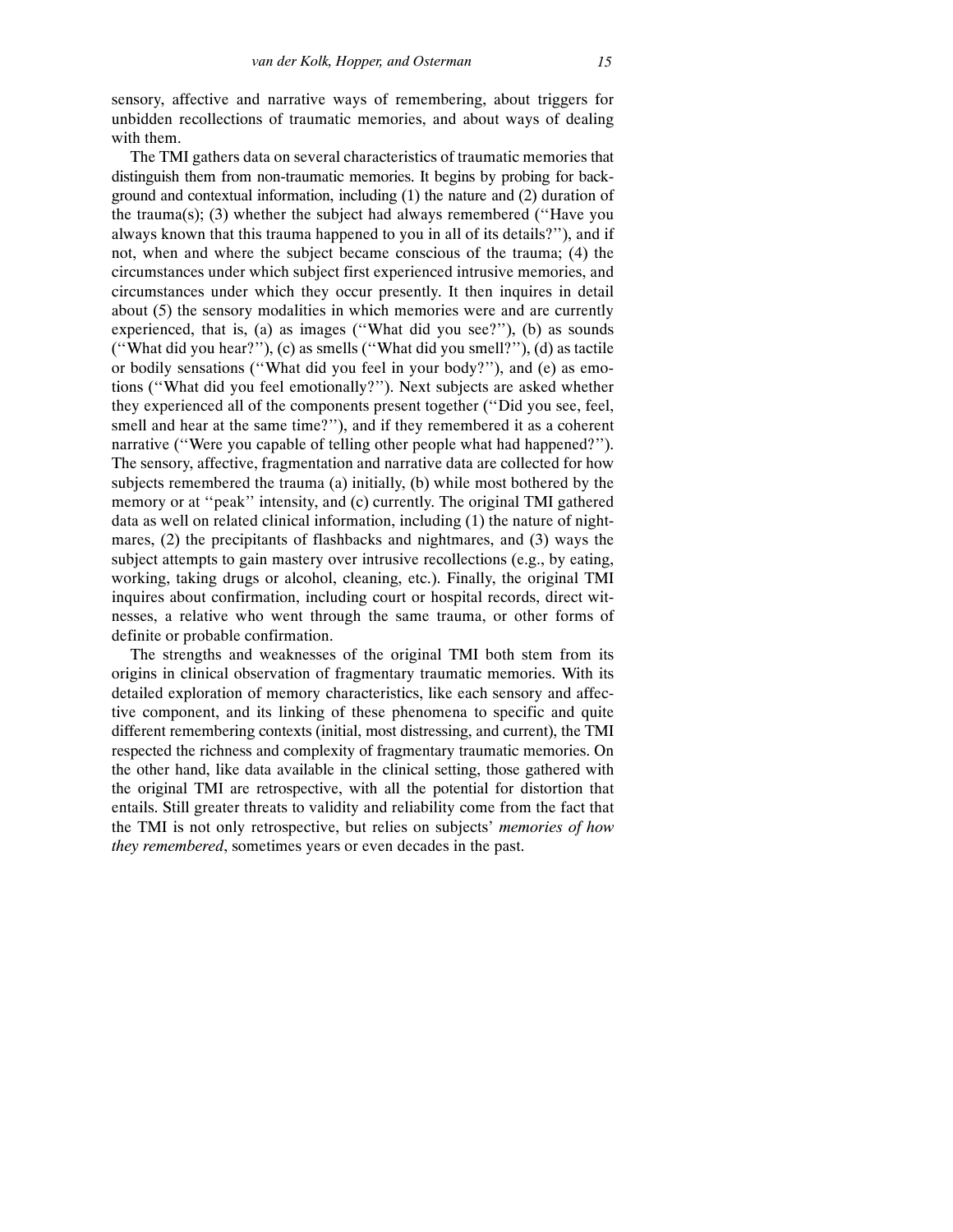## *PREVIOUS STUDIES AT THE TRAUMA CENTER: THE TMI AND SCRIPT-DRIVEN IMAGERY*

Our research group has been interested in describing how memories of traumatic events are similar to and different from memories of ordinary experiences. We have published two previous articles (van der Kolk & Fisler, 1995; van der Kolk, Burbridge, & Suzuki, 1997) describing how memories of traumatic events, but not ordinary ones, are initially primarily retrieved as isolated sensations-as visual images, smells, sounds, affective states, and bodily sensations- and how, only with time, are many traumatized individuals able to construct a narrative that verbally describes their traumatic experience in communicable language.

In our previous studies utilizing the TMI, as described above, we asked our subjects the same questions about a personally highly significant experience, such as a wedding or graduation ceremony, and collected the same information about those memories. We have consistently found that subjects tend to consider these questions about the non-traumatic memory nonsensical: none has olfactory, visual, auditory, kinesthetic re-living experiences related to such events. Subjects also deny having vivid dreams or flashbacks about them. They never claim to have periods in their lives when they have amnesia for any of those events; nor do any claim to have photographic recollections of them. Environmental triggers do not suddenly bring back vivid and detailed memories of these events, and none of the subjects ever reports feeling a need to make special efforts to suppress memories of these events.

In both of our previous studies, the first mainly of subjects with histories of severe childhood trauma, and the second of subjects with adult trauma, such as rapes, motor vehicle accidents, and physical assaults, many subjects reported that they initially had no narrative memory at all for the event: they could not tell a story about what had happened, regardless of whether they always knew that the trauma had happened, or whether they retrieved memories of the trauma at a later date. All these subjects, regardless of the age at which the trauma occurred, claimed that they initially "remembered" the trauma in the form of somatosensory and affective flashback experiences. These flashbacks occurred in a variety of modalities: visual, olfactory, affective, auditory and kinesthetic, but often these modalities did not initially occur together. As the traumatic memories came into consciousness with greater intensity, more sensory modalities were activated along with the affective component, and over time there emerged a capacity to tell themselves and others about what had happened.

Other investigators have reported similar findings. Roe and Schwartz (1996) found that 60% of their abused inpatients reported that their first recovered memory of abuse occurred in the form of a somatosensory flash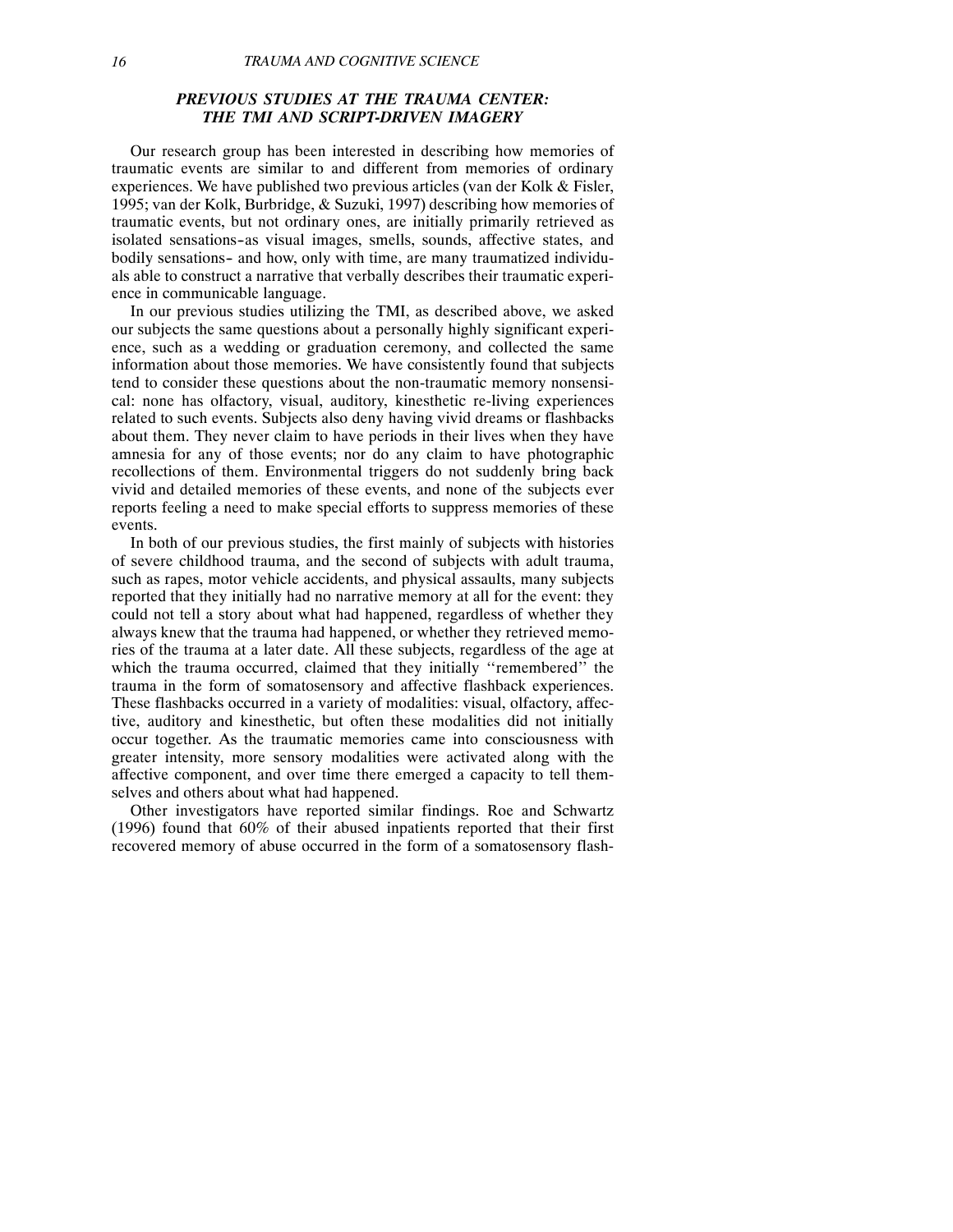back, and that only over time were they able to articulate a narrative memory. Cameron (1996) similarly found that initially amnestic sexual abuse survivors, compared to those with continuous memories, were significantly more likely to have memories manifest as ''sensory memories,'' and to have narrative memories initially return in ''bits and pieces.'' Christianson (1992b) also reported that the recovered memories of their subjects initially returned in the form of flashbacks, body-sensory experiences, dreams, sudden intense emotions, or avoidance behaviors, and with respect to narrative memory, as fragments. Koss et al. (1996) found that the severity of the rape experience per se, as well as the victim's appraisal of the event, independently contributed to the lack of clarity of detail and disorganization of the narrative rape memory. Foa and colleagues (Foa, Molnar, & Cashman, 1995) developed a coding system to assess changes in rape narratives associated with exposure treatment for PTSD, and found that significant improvement in PTSD symptoms was associated with significant decreases in the fragmentation of narratives.

In an attempt to elucidate neurobiological underpinnings of these phenomena, we asked some subjects with PTSD from our prior studies to undergo a procedure in which we made Positron Emission Tomography (PET) images of their brains while we evoked memories of traumatic and neutral events (Rauch et al., 1996). We then compared levels of region-specific brain activation in each condition, and found that, compared to the neutral memory, during the traumatic memory subjects with PTSD had decreased activation of Broca's area and increased activation in the right medio-temporal region. Consistent with this and other neuroimaging studies (Shin et al., 1997; Shin et al., 1999), and neurobiological models of emotional memory (e.g., Le-Doux, 1996; Squire & Zola-Morgan, 1991), we have proposed (van der Kolk, 1994, 1996) the following model. Under conditions of extreme stress there is failure of hippocampal memory processing, which results in an inability to integrate incoming sensory input into a coherent autobiographical narrative, leaving the sensory elements of experience unintegrated and unattached. These sensory elements then are prone to return during flashbacks, which occur when a sufficient number of sensory elements of the trauma are activated by current reminders.

Our PET study incorporated an important methodological innovation, script-driven imagery, to evoke both traumatic and control neutral memories in an individualized yet standardized way. Script-driven imagery is a laboratory method pioneered by Lang and colleagues (e.g., Lang, Levin, Miller, & Kozac, 1983) and applied to the psychophysiology of PTSD by Pitman, Orr and colleagues (e.g., Pitman, Orr, Forgue, de Jong, & Claiborn, 1987), who were co-investigators on this study. This study demonstrated that although researchers cannot control the events that create traumatic memories, using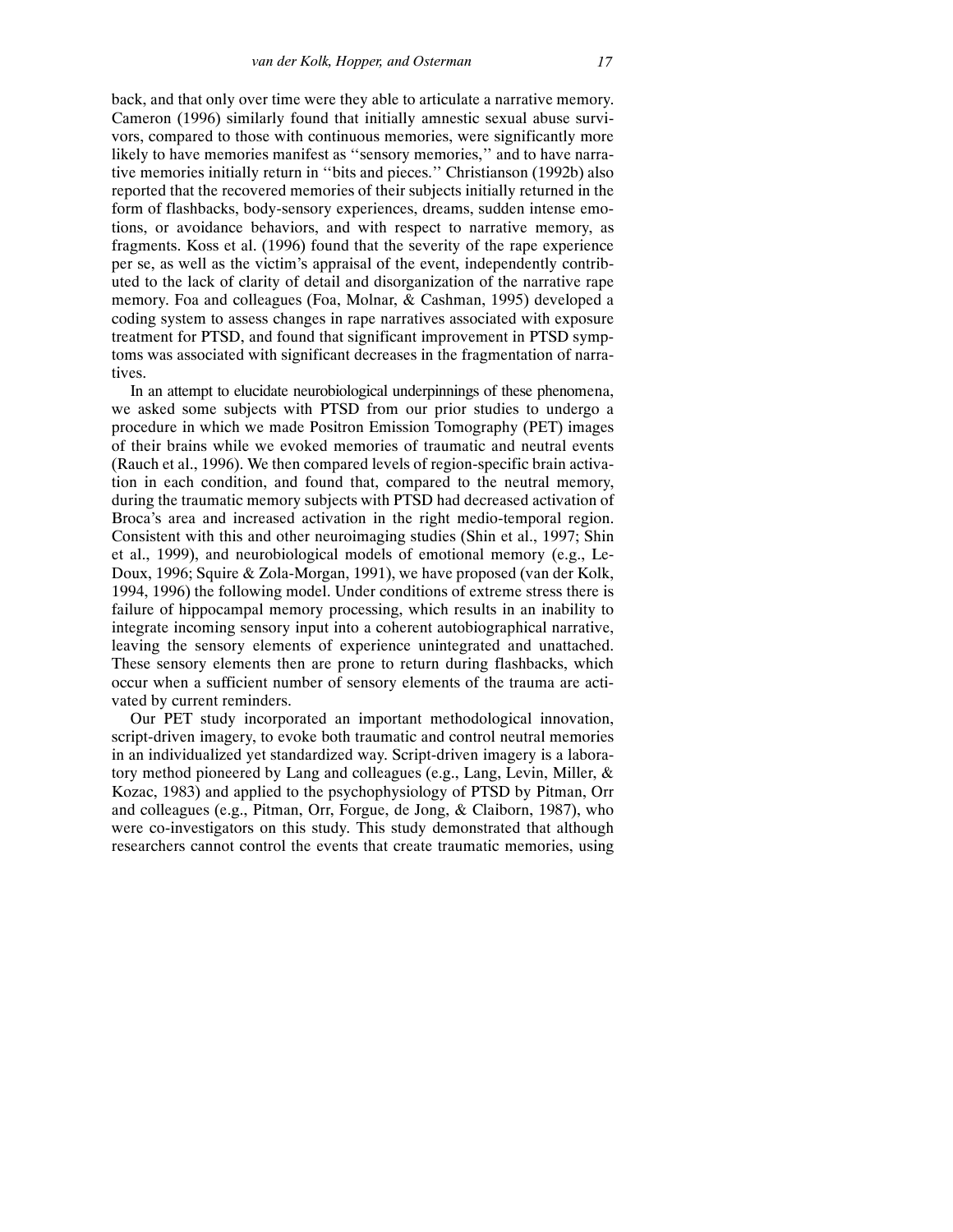this approach they *can* exert considerable control over the conditions under which those memories are evoked and phenomenological data about them are gathered (see Hopper & van der Kolk, 2001, this volume).

# *THE CURRENT STUDY: MEMORIES FOR ''AWARENESS'' DURING ANESTHESIA*

In this study we used the original TMI with a homogeneous group of subjects who were not victims of interpersonal abuse, as were most of our previous subjects, but who regained consciousness in the middle of surgical procedures (known euphemistically in the anesthesia literature as ''awareness'').

The aim of this study was to replicate the findings of our prior research (van der Kolk & Fisler, 1995; van der Kolk et al., 1997) on the characteristics of traumatic memories, but in a sample of homogenous, non-interpersonal abuse memories that, if they involved delayed recall, were not recovered in therapy. The subjects of this study had woken up from general anesthesia while still in surgery. Research has shown that even those who do not suffer physical pain during their aware experience report experiences of extreme fear and helplessness (Ranta et al., 1998; Schwender et al., 1998). In this study we used the original TMI to gather retrospective data on memories of awareness at three points in time: when they initially remembered awakening from anesthesia, when they were most disturbed by their memory, and at the time of the study.

## *Method*

*Design*. Retrospective self-report data on memories of awareness under anesthesia were compared for subjects with and without current PTSD secondary to their awareness experiences. Six characteristics of memories of awareness under anesthesia were compared in subjects with and without PTSD, at three points in time. Two hypotheses were made about all subjects' memories: First, that compared to initial and peak intensity memories, current memories would include a coherent verbal narrative. Second, that sensory and affective components of memory would be more prevalent initially and at peak intensity than currently. Two related predictions were made about differences between the memories of subjects with and without current PTSD for their experiences of awareness under anesthesia across all stages of remembering (initial, peak and current). First, subjects with PTSD would be less likely than those without to report having a coherent narrative. Second,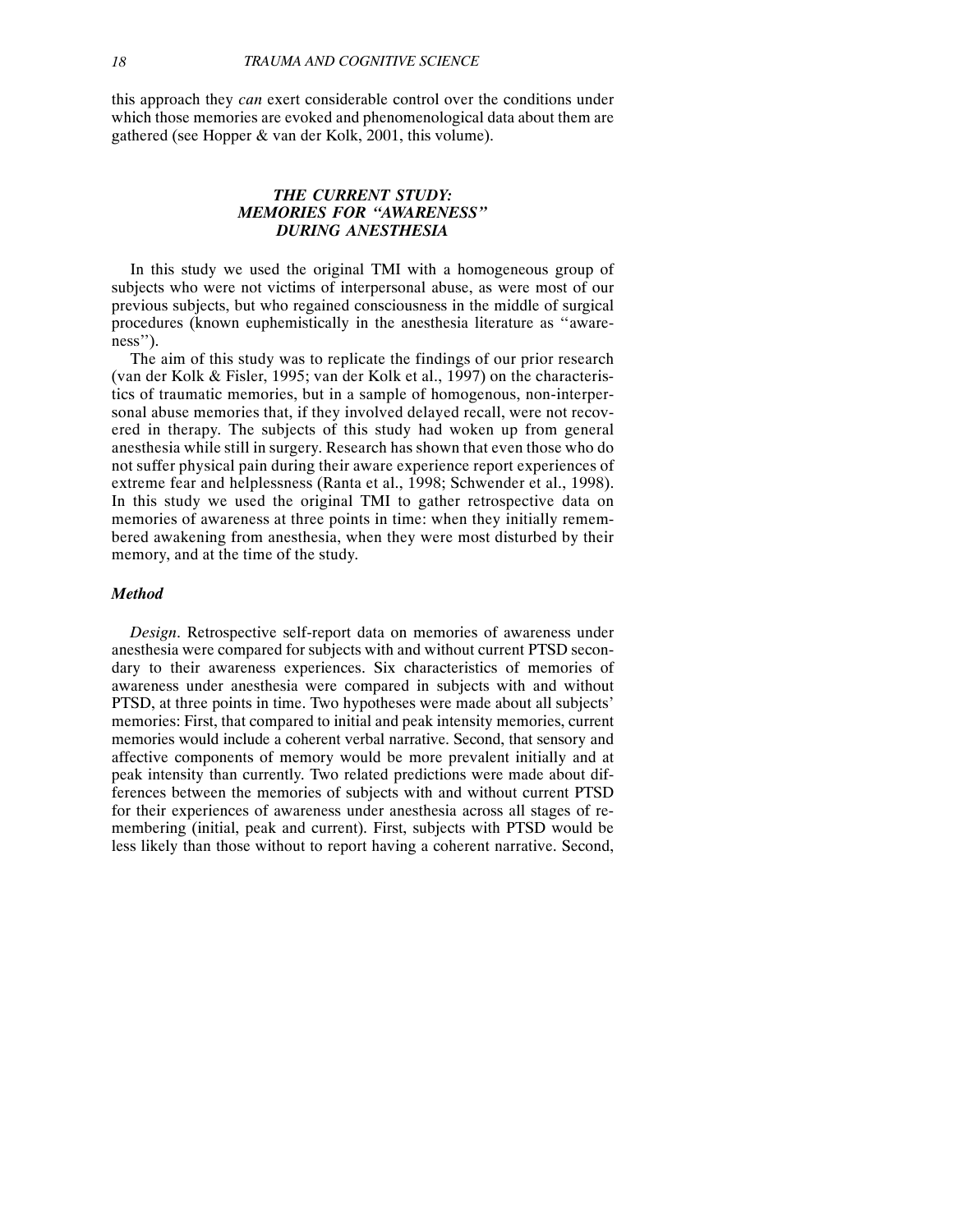subjects with PTSD would be more likely than those without to remember their awareness experience as sensory and affective components.

*Participants*. Sixteen subjects reporting awareness under anesthesia were recruited via advertisements in newspapers and fliers posted in hospitals, self-referral following exposure to print and television news stories, or referral by anesthesiologists. The subjects were men and women 18 years of age or older who had experienced awareness under general anesthesia. Three subjects were younger than 18 at the time of surgery (two eight and one 16 years old). Subjects were interviewed between 3 months and 35 years postoperatively (mean of 17.9 years). The subjects with awareness were subsequently divided into two groups, those with  $(N = 9)$  and without  $(N = 7)$ current PTSD diagnosis. IRB approval was obtained from both institutions where the study was performed, and written informed consent was obtained from all subjects. Interviews were conducted at a public university teaching hospital and a private outpatient psychiatric clinic specializing in the treatment of traumatized populations, and in community settings.

*Materials*. Subjects were assessed by trained interviewers for PTSD diagnosis and severity of PTSD symptoms with the Clinician Administered PTSD Scale (CAPS; Blake et al., 1995), a structured interview which has been shown to yield reliable data and has been validated for the purpose of assessing PTSD symptoms and their severity. The target PTSD ''Criterion A'' event for the CAPS was the subject's experience of awareness under anesthesia. CAPS items concerning reexperiencing (criterion B), avoidant and numbing (C), and hyperarousal (D) symptoms were focused on the effects of experiencing awareness. Characteristics of subjects' memories of the awareness experience were assessed with the original TMI (described above). The TMI was used to gather data on the presence or absence of six experienced characteristics of the memories, including four sensory components (visual images, sounds, bodily sensations, smells), an affective component, and access to a verbal narrative.

## *Results*

This study's small sample size and the categorical nature of its variables of interest precluded statistical analyses of the hypotheses. That is, chi square statistics are only valid when all cell sizes are greater than five, a condition not met because, as we discovered, people who have experienced awareness during surgery with general anesthesia tend to avoid contact with health professionals. Indeed, this was the most difficult trauma population from which we have ever attempted to recruit subjects.

*Participant characteristics*. There was a trend for subjects with current PTSD to be younger than subjects without current PTSD (means of 44 and 53.4 years, respectively,  $t(14) = 2.06$ ,  $p = .059$ ), but no significant difference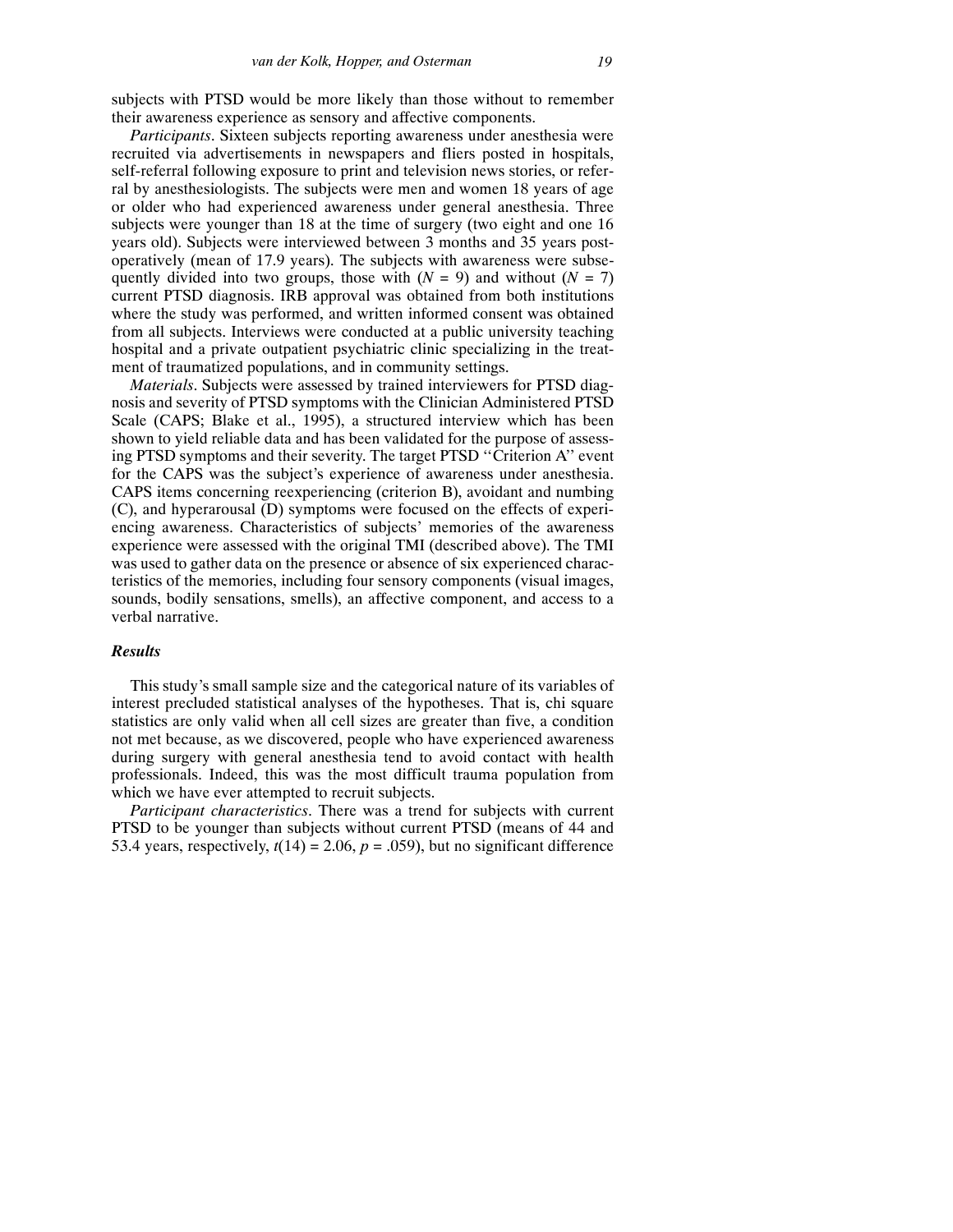was found for years since the surgery (means of 15.8 and 20.6 years, respectively). Subjects with PTSD had a mean total CAPS score of 75.9 (range = 57-96,  $SD = 12.52$ ), compared to the mean of 21.7 (range = 9-41,  $SD = 11.32$ ) for subjects without current PTSD,  $t(14) = 8.94$ ,  $p < .001$ . The range of CAPS scores in the subjects with PTSD indicate a moderate to severe range of symptomatology, based on normative data from a large-scale psychometric study (Blake et al., 1995).

*Amnesia and delayed recall*. Six of 16 or 37.5% of the subjects reported a period of amnesia, during which they ''had no memories'' and did not even ''know that something had happened.'' Four of those six subjects had PTSD at the time of the study. One subject reported that she had always known that it happened, but didn't remember some of the details. The remaining nine (56.3%) said they had always known that it happened in all of its details.

*Changes in memory characteristics over time*. Three subjects reported that their "initial" and "peak" memory was the same; that is, they remembered their earliest memory as most disturbing. For those cases, the same values were entered for both initial and peak periods. Figure 1 depicts the sensory, affective and narrative modalities for all subjects over the three time periods assessed with the TMI. Of 16 subjects, 18.8% (3 of 16) reported having no narrative for the experience of awareness when they first remembered it (were not ''able to tell another person a story about what had happened''). Two subjects were not sure and 68.8% (11 of 16) reported initially having a narrative memory. As predicted, over time subjects acquired the ability to communicate their memory as a narrative, with 87% having a narrative at peak intensity and 100% at the time of the study. In contrast to our prediction, on the whole subjects reported surprisingly little change in other modalities of memory over time. The one



FIGURE 1. Modalities of Memory in Subjects with Awareness Under Anesthesia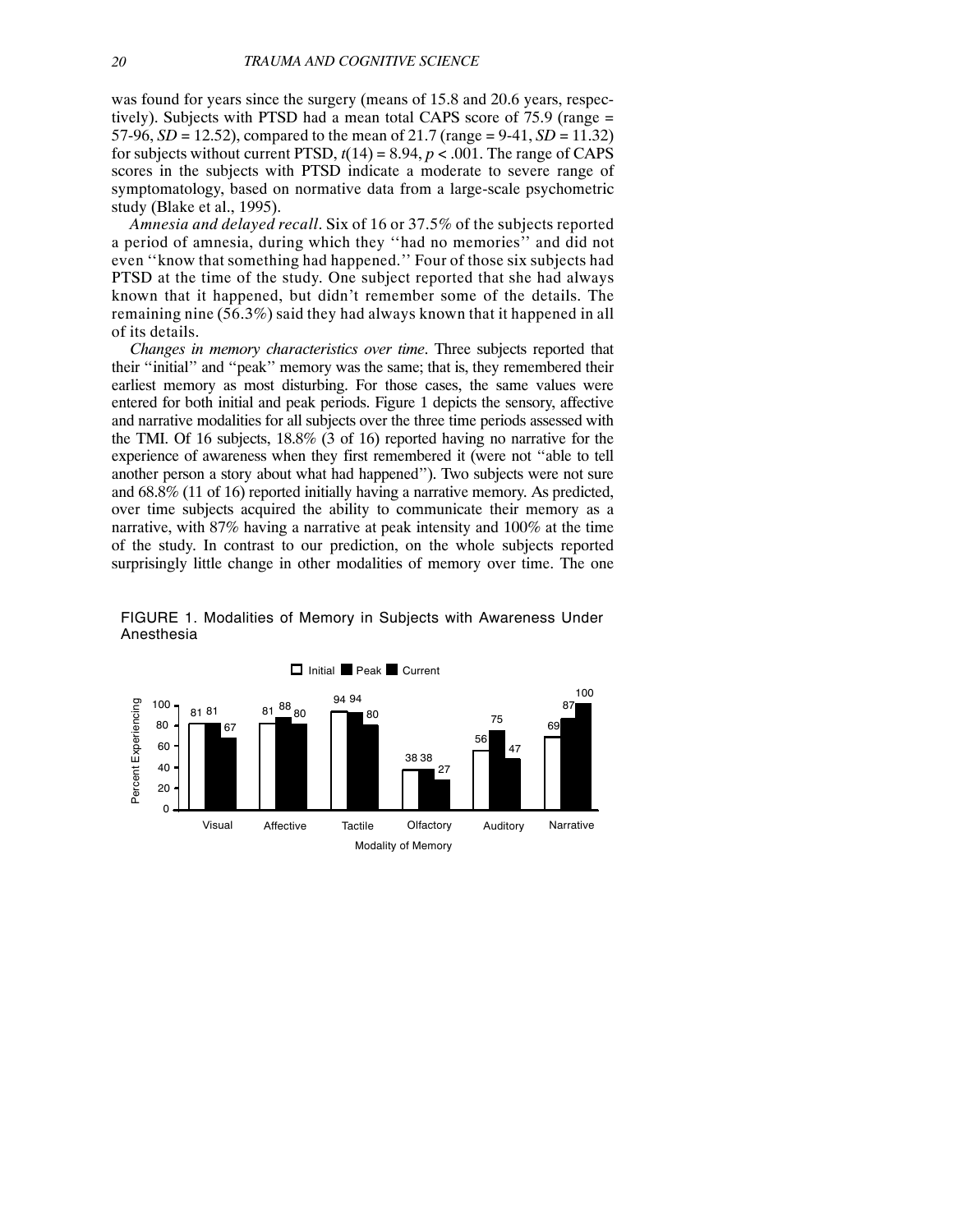exception appeared to be the auditory component, which was experienced by more subjects when the memory was most disturbing than initially or currently.

*Comparisons of memory characteristics in subjects with and without PTSD*. Though the numbers in each group were small (9 with PTSD and 7 without), changes in memory characteristics over time were compared between them. As predicted and shown in Figure 2, subjects with PTSD were more likely than those without to report that initially they did not have a narrative memory. All but one of the seven non-PTSD subjects initially had a narrative memory (one was unsure), compared to five of nine subjects with current PTSD (again, one was unsure). At peak intensity, all non-PTSD subjects but only three-quarters of the current PTSD subjects reported having a narrative memory. At the time of the study, as noted above, all subjects in both groups had narratives. In this small sample, differences were not found between groups for the prevalence of sensory and affective modalities. However, we did find that most subjects with PTSD relived the surgery in the form of sensations and affects--when they initially remembered, when the memory was most disturbing to them, and at the time of the study. By definition, subjects with current PTSD had traumatic memories at the time of the study. Subjects without PTSD, in contrast, currently had distressing but not traumatic memories, and there was a trend for fewer of them to report reliving of sensations and affects from the surgery in their current memories (i.e., somewhat lower percentages for tactile, olfactory and affective modalities; data not shown).



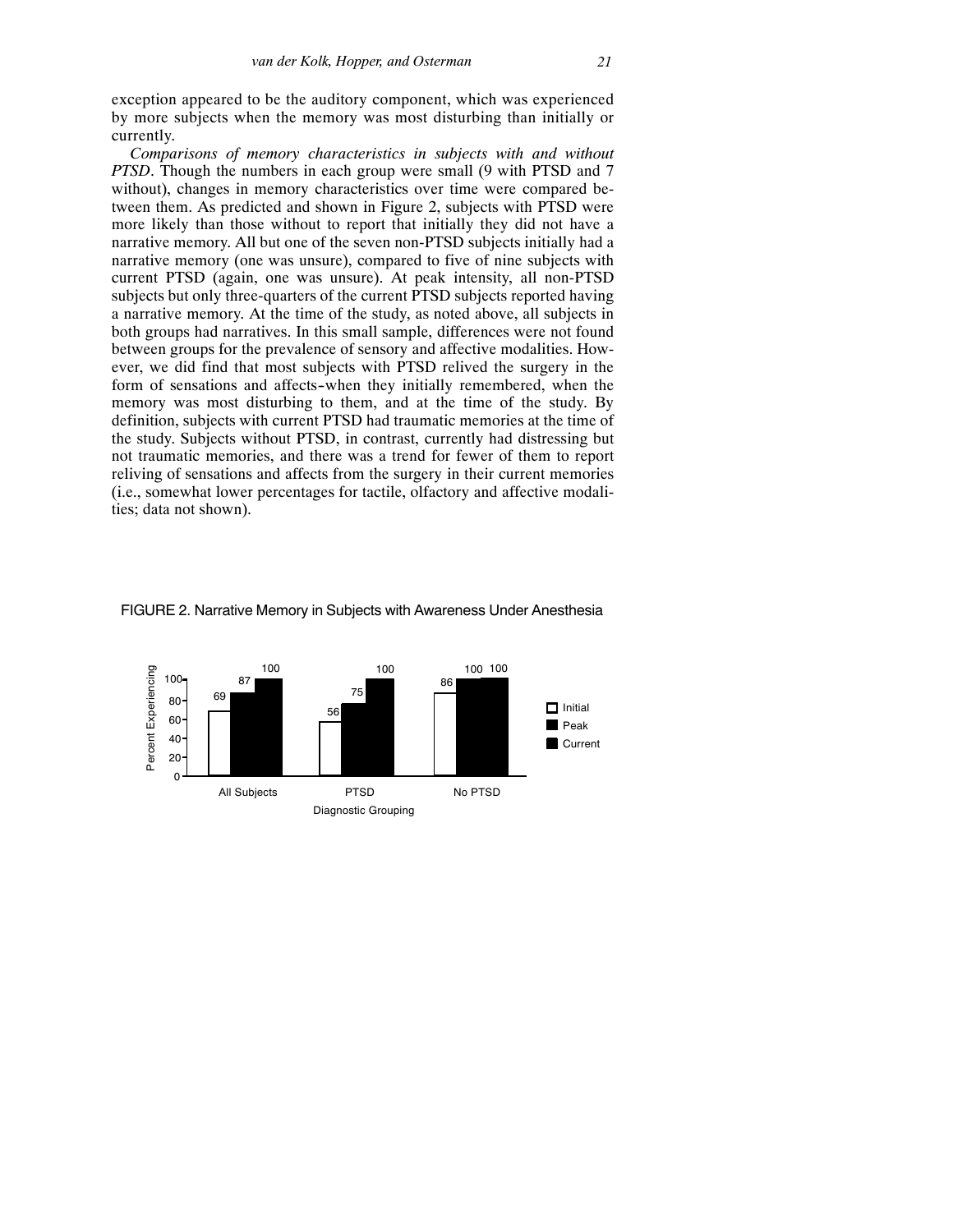## *DISCUSSION*

This study confirms that traumatic memories associated with Post-Traumatic Stress Disorder may initially lack narrative elements, even as the trauma is intrusively relived as sounds, smells, bodily sensations and visual images. The most unexpected finding was that all memories for traumatic experiences--whether subjects met criteria for PTSD or not--tended to have sensory and affective components. We consider the possible reasons for these findings and their implications for future research.

*Narrative memory.* Consistent with our prediction, six out of seven subjects without PTSD had an initial verbal narrative of the trauma, compared with five out of nine of those with current PTSD. In our first study using the original TMI (van der Kolk & Fisler, 1995), all subjects met criteria for current PTSD, and none reported having an initial narrative memory. This discrepancy may be accounted for by two differences in the nature of the subjects' traumatic experiences. All but one of the subjects in this study experienced the trauma of awareness in adulthood, while over 75% of the subjects in the first study were traumatized as children. In addition, the nature of the traumas were different, with most subjects in the first study having experienced assault by a caregiver or family member, as opposed to the accidental and undetected trauma of awareness under anesthesia. In both studies, however, there was a clear pattern of narrative formation over time, even though sensory and affective intrusions continued in subjects with PTSD.

The results of our second study using the TMI (van der Kolk et al., 1997) appear to fall somewhere in the middle. The sample consisted of adults with PTSD secondary to childhood trauma with a period of amnesia, childhood trauma without amnesia, or adult trauma. Every subject in both child trauma groups initially lacked a narrative, compared to 78% of subjects with adult traumas. At the time of the study, every subject with adult trauma or continuous memories for childhood trauma had a narrative, versus 83% of those who had experienced amnesia for childhood traumas. In addition, all subjects with childhood trauma had experienced sexual or physical abuse, while some of the adult trauma group had experienced accidents rather than assaults. Still, the majority of subjects in all three groups of this second study reported that they initially experienced their memories as sensations and affects.

Taken together, these findings from the first three TMI studies suggest that future research should determine whether the absence of narrative in a traumatic memory is independently affected by (a) whether or not the trauma involved interpersonal violence, and (b) whether it occurred in childhood or adulthood.

*Sensory and affective modalities of traumatic memory*. In contrast to our prior TMI research, in the present study we found no changes in sensory and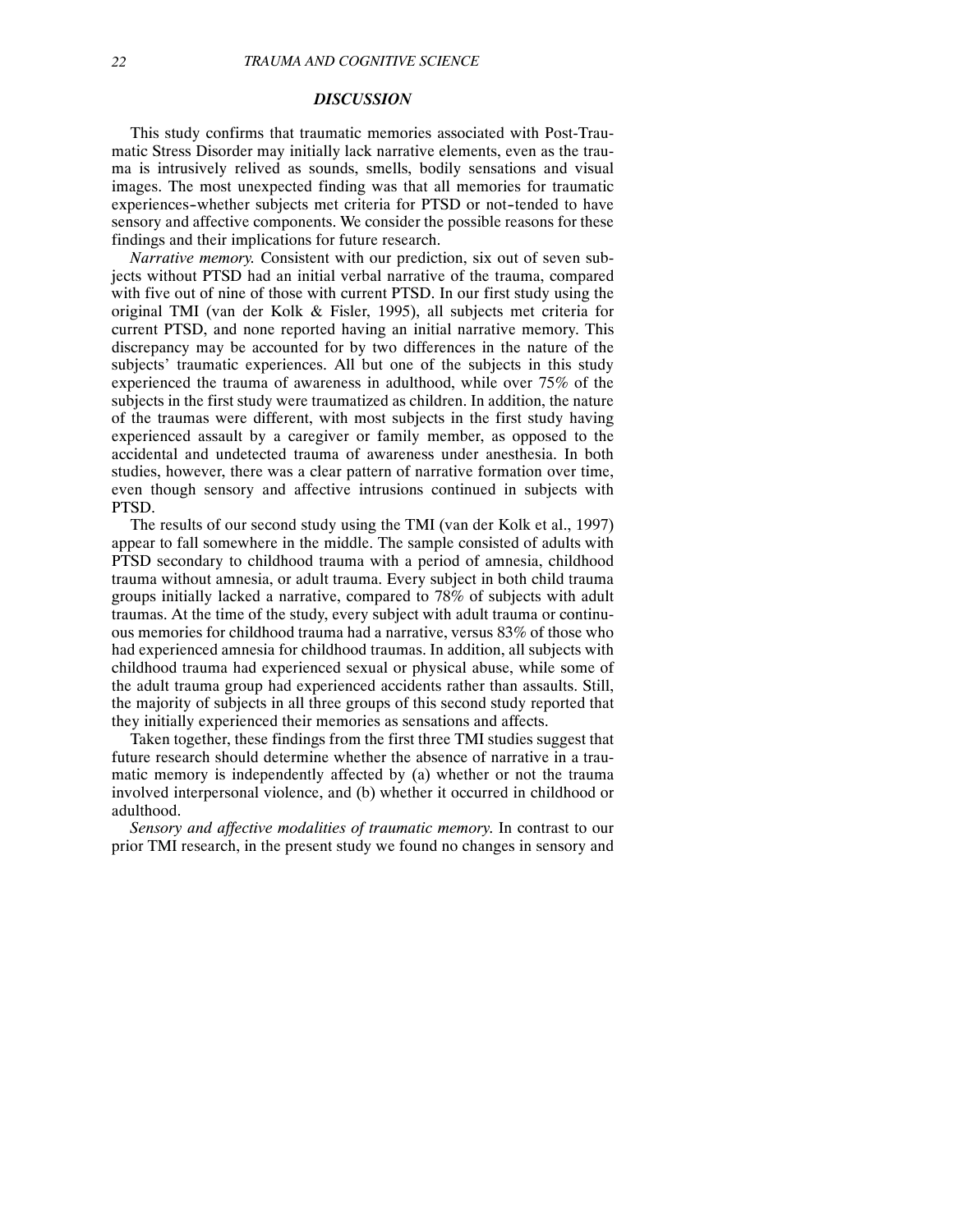affective memory modalities over time. Interestingly, we did not find differences in these memory components between subjects with PTSD and non-PTSD at any stage of remembering. These results are inconsistent with over 100 years of clinical observation and the findings of our two previous TMI studies. One possible explanation is the small sample size and the fact that half of the sample did not have PTSD. Most likely, this discrepancy is a function of a limitation of the original TMI: it assesses whether sensory and affective memory components were present or absent, but not how intensely these intrusions were experienced. For example, a subject who initially remembered, "hearing the surgeon's voice as if he were in the room with me," might currently report having ''a sense of hearing his voice again.'' However, both were scored as a ''yes'' on auditory re-living.

Clearly there is a need to develop laboratory methods that can capture the potential complexity of the changes in traumatic memories over time. We believe that a standardized method of evoking memories, when combined with an instrument that rates the relative intensity of memory components, allows more precise assessment of the nature of traumatic intrusions. We discuss the development of such a method in a companion paper (Hopper & van der Kolk, 2001, this volume). The approach detailed there allows us to capture, both qualitatively and quantitatively, changes in traumatic remembrance due to effective treatment or the passage of time, and to correlate these changes with alterations in brain activation and physiological activity.

#### *GENERAL DISCUSSION*

The nature of traumatic memories has preoccupied psychiatrists since the very beginnings of their discipline. Over a hundred years ago the French psychiatrist Pierre Janet (1889) proposed that when people experience ''vehement emotions'' their minds may become incapable of matching their frightening experiences with their existing cognitive schemes. As a result, he proposed, the memories of the experience cannot be integrated into personal awareness. Instead, they were split off (dissociated) from conscious awareness and from voluntary control. Thus, the first comprehensive formulation of the effects of trauma on the mind was based on the notion that failure to integrate traumatic memories due to extreme emotional arousal results in the symptoms of what we call PTSD today. Janet stated, ''they are unable to make the recital which we call narrative memory, and yet they remain confronted by [the] difficult situation'' (1919/1925, p. 661). This results in ''a phobia of memory'' (1919/1925, p. 661) that prevents the integration (''synthesis'') of traumatic events and splits these traumatic memories off from ordinary consciousness (1898, p. 145). As a result, Janet claimed, the memory traces of the trauma linger as terrifying perceptions, obsessional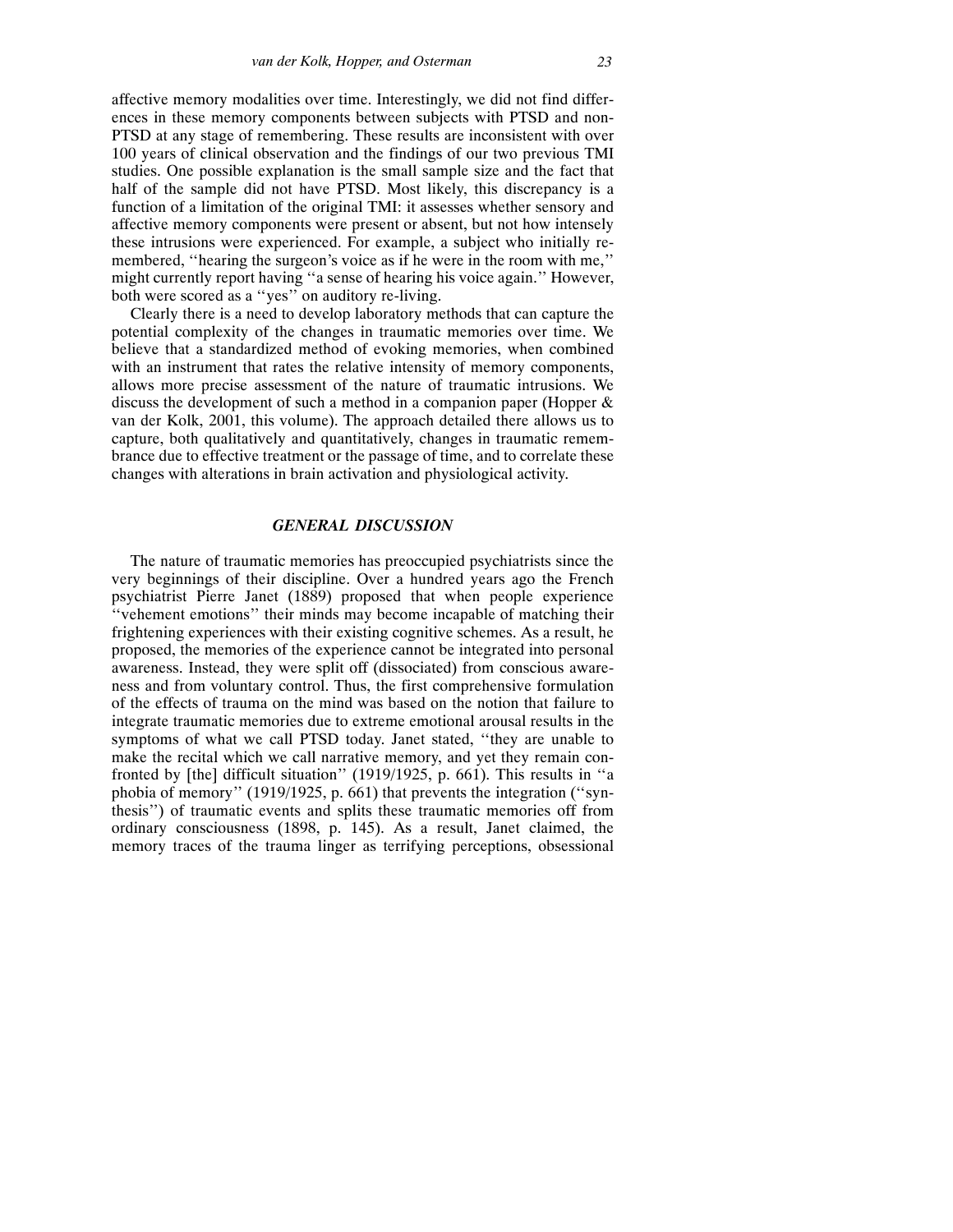preoccupations and somatic reexperiences such as anxiety reactions, and cannot be ''liquidated'' as long as they have not been translated into a personal narrative (Janet, 1889, 1930).

Around this time as well, Breuer and Freud wrote their 1893 monograph, ''On the nature of hysterical phenomena,'' worth quoting at length:

## *Hysterics suffer mainly from reminiscences.*

At first sight it seems extraordinary that events experienced so long ago should continue to operate so intensely--that their recollection should not be liable to the wearing away process to which, after all, we see all our memories succumb. The following considerations may perhaps make this a little more intelligible.

The fading of a memory or the losing of its affect depends on various factors. The most important of these is *whether there has been an energetic reaction to the event that provokes an affect*. By ''reaction'' we understand the whole class of voluntary and involuntary reflexes . . . in which . . . the affects are discharged. If this reaction takes place to a sufficient amount a large part of the affect disappears as a result....

''Abreaction,'' however, is not the only method of dealing with the situation that is open to a normal person who has experienced a psychical trauma. A memory of such a trauma, even if it has not been abreacted, enters the great complex of associations, it comes alongside other experiences, which may contradict it, and is subjected to rectification by other ideas. . . . In this way a normal person is able to bring about the disappearance of the accompanying affect through the process of association.

We must, however, mention another remarkable fact,... namely, that these memories, unlike the memories of their lives, are not at the patients' disposal. On the contrary, *these experiences are completely absent from the patient's memory when they are in a normal psychical state, or are only present in a highly summary form*....

It may therefore be said that the ideas which have become pathological have persisted with such freshness and affective strength because they have been denied the normal wearing-away processes by means of abreaction and reproduction in states of uninhibited association (1893, pp. 7-11, italics in original).

Every contemporary study of traumatic memories has essentially corroborated Janet's and Freud's initial observations that traumatic memories persist primarily as implicit, behavioral and somatic memories, and only secondarily as vague, overgeneral, fragmented, incomplete, and disorganized narratives. Previous work by Foa (1995) and our case studies (Hopper & van der Kolk,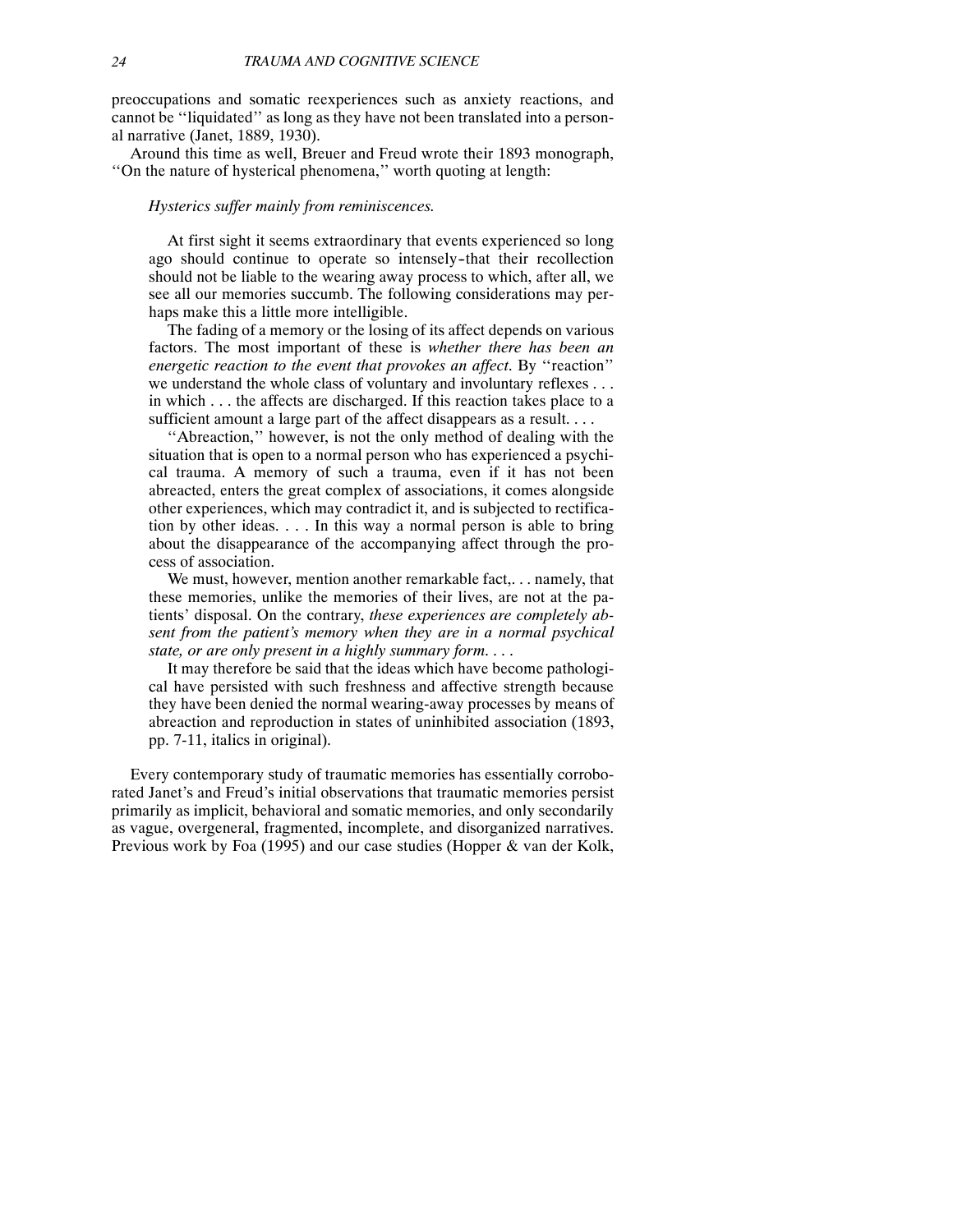2001, this volume) suggest that these memories change as people recover from their PTSD.

The critical issue in studying traumatic memories, then, is to harmonize clinicians' observations and clinician-scientists' investigations with the exploding knowledge about the psychology and psychobiology of post-traumatic stress. For some time, the investigation of traumatic memory seems to have taken a detour by focusing on the issue of the ''repression'' or ''dissociation'' of traumatic memories. However, methods for assessing past amnesia for traumatic events are easier to develop than those for measuring the complexity of traumatic memory--what happens to the encoding and retrieval of memories related to overwhelming emotional experiences.

There is a need to develop new methodologies, which cannot consist of exposure to laboratory-generated stressful stimuli, but must be grounded in subjects' actual traumatic experiences. The field of PTSD has already developed standardized methods of memory evocation (e.g., individualized scripts) and structured interviews designed to assess traumatic memory characteristics (e.g., the TMI). Two other design features hold the key to valid and reliable research on the nature of traumatic memories. The first is prospective assessment of memories and changes in them over time. The second is to conduct such assessments in controlled outcome studies of treatments capable of transforming traumatic memories into relatively normal memories. Our laboratory has begun to conduct research incorporating all four of these methods (Hopper & van der Kolk, 2001, this volume).

It is also necessary to correlate the nature of retrieved memories with reliable and valid measures of PTSD and dissociative symptomatology. Finally, researchers need to correlate the mental phenomena of traumatic remembrances with biological parameters. The latter include measures of regional brain activation (e.g., functional Magnetic Resonance Imaging [fMRI], electroencephalogram [EEG], and magnetoencephalogram [MEG]), and peripheral physiological responses (e.g., heart rate, heart rate variability, skin conductance, blood pressure, and muscular activity).

Memories of traumatic experiences may not be primarily retrieved as narratives. Our own and others' research has suggested that PTSD traumatized people's difficulties with putting memories into words are reflected in actual changes in brain activity. In our PET neuroimaging study (Rauch et al., 1996), during exposure to traumatic reminders we found marked lateralization with increased activation in the right hemisphere (thought to be dominant for evaluating the emotional significance of incoming information and regulating the autonomic and hormonal responses to that information). In contrast, Broca's area (in the left inferior frontal cortex) had a simultaneous significant decrease in oxygen utilization, a finding replicated in two subsequent PET studies (Shin et al., 1997; Shin et al., 1999). This could signify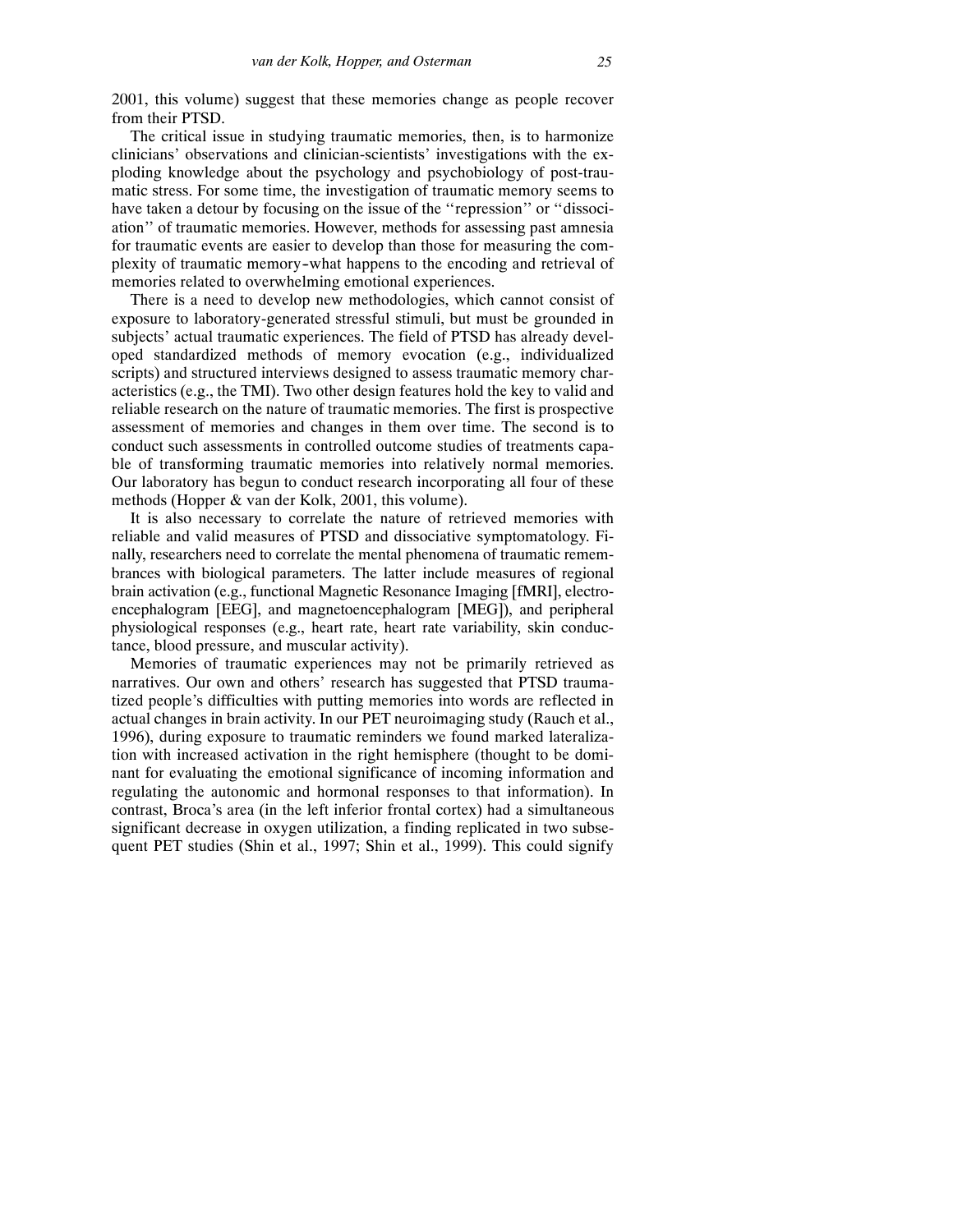that, during activation of a traumatic memory, the brain is ''having'' its experience: the person may feel, see, or hear the sensory elements of the traumatic experience, but he or she may be physiologically impaired from being able to translate this experience into communicable language. When they are ''having'' their traumatic recall, victims may suffer from ''speechless terror'' in which they may be literally ''out of touch with their feelings.'' Their bodies may respond as if they are being traumatized again, with the secretions of the various neurohormones that are mobilized on those occasions, but the retrieval of the memory is dissociated, and the victim does not seem to be able to "own" what is happening.

How can we understand these findings? We previously have proposed the following understanding of these phenomena from a neurobiological information processing point of view (van der Kolk et al., 1996). When the brain processes incoming information, sensory input enters the CNS via the sensory organs. After initial processing by the thalamus, sensory information is evaluated for its existential relevance both by the amygdala and the prefrontal cortex. It has been well established that the amygdala attaches emotional significance to sensory input. The information evaluated by the amygdala is then passed on to areas in the brainstem that control behavioral autonomic and neurohormonal response systems. By way of these connections, the amygdala transforms sensory stimuli into emotional and hormonal signals, thereby initiating emotional responses (LeDoux, 1992).

LeDoux (1992) proposes that, since input from the thalamus arrives at the amygdala before information from the neocortex, this earlier arrived sensory input from the thalamus ''prepares'' the amygdala to process the later arriving information from the cortex. Thus, the emotional evaluation of sensory input precedes conscious emotional experience: people may become autonomically and hormonally activated before having been able to make a conscious appraisal of what they are reacting to. Thus, a high degree of activation of the amygdala and related structures can generate emotional responses and sensory impressions that are based on fragments of information, rather than full-blown perceptions of objects and events.

After the amygdala assigns emotional significance to sensory input, other brain structures further evaluate the meaning of this information. This includes the hippocampus, whose task it is to begin organizing and categorizing this information with previously existing information about similar sensory input. The strength of the hippocampal activation is affected by the intensity of input from the amygdala: the more significance assigned by the amygdala, the stronger the input will be attended to, and the better the memory will be retained. However, this interaction has an inverted U-shaped function: in animals, high levels of stimulation of the amygdala interfere with hippocampal functioning (Adamec, 1991; Squire & Zola-Morgan, 1991). This means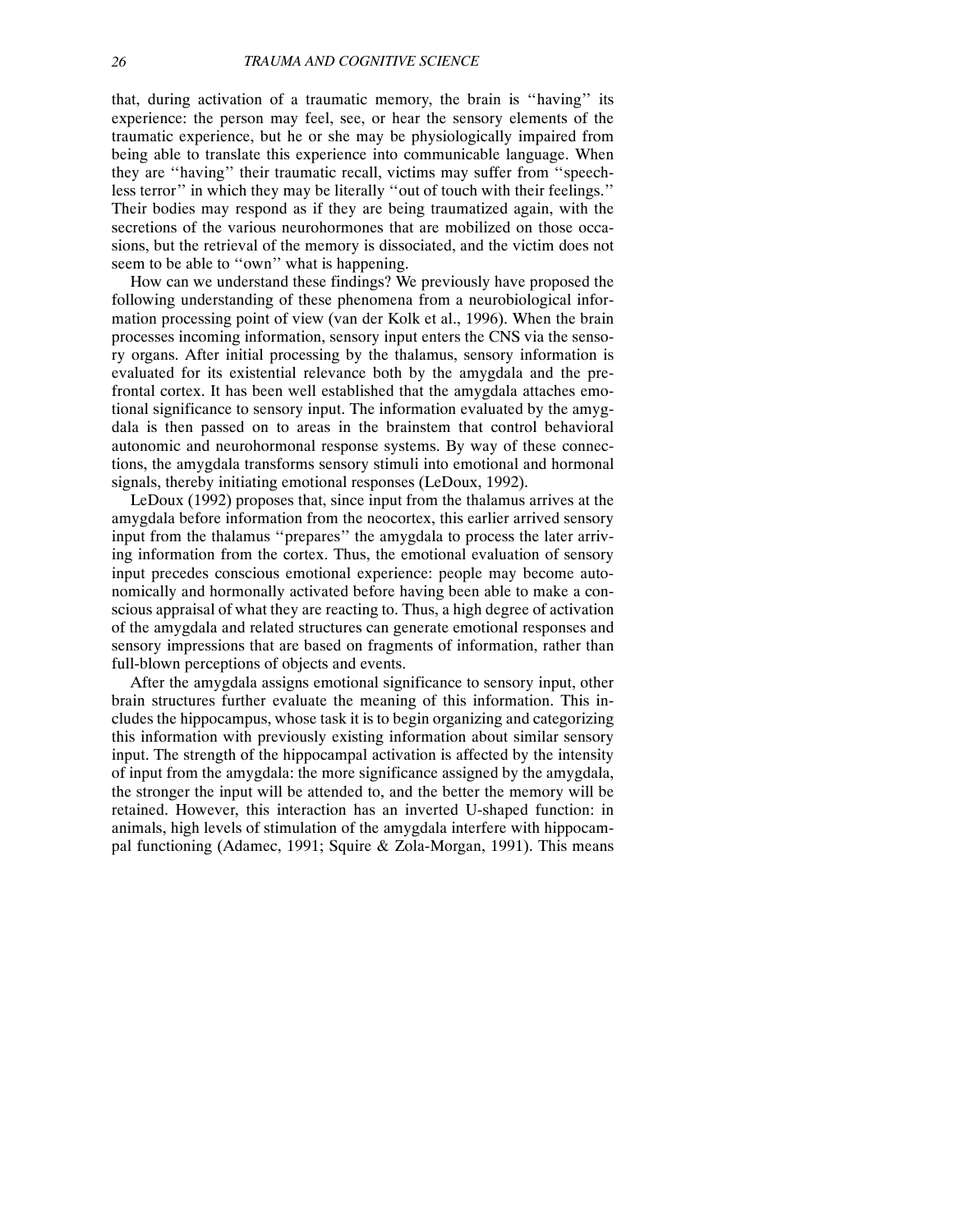that very high levels of emotional arousal may significantly disrupt the proper evaluation and categorization of experience by interfering with hippocampal function. We have hypothesized (van der Kolk, 1994) that, when this occurs, sensory imprints of experience are stored in memory, but because the hippocampus is impaired in its integrative function, these various imprints are incompletely unified into a whole. The experience may be laid down, and later retrieved, largely or primarily as isolated images, bodily sensations, smells and sounds that feel alien, and separate from other life experiences. Because the hippocampus was impaired in its usual role in helping to localize the incoming information in time and space, these fragments continue to lead an isolated existence. This would render traumatic memories timeless, and ego-alien.

## *CONCLUSIONS*

Incoming sensory input ordinarily is analyzed and automatically synthesized into the large store of pre-existing information. When sensory input is personally significant these sensations may be transcribed into a personal narrative, without the subject having conscious awareness of the processes that translate sensory impressions into a personal story. Our research as shown that, in contrast with the way people seem to process ordinary information, traumatic experiences are often initially imprinted as sensations or feeling states, and are not collated and transcribed into personal narratives. Both our interviews with traumatized people, and brain imaging studies of them, seem to confirm that traumatic memories come back as emotional and sensory states, with limited capacity for verbal representation. We have proposed that this failure to process information on a symbolic level, which is essential for proper categorization and integration with other experiences, is at the very core of the pathology of PTSD.

The irony is that, while the sensory perceptions reported in PTSD may well reflect the actual imprints of sensations that were recorded at the time of the trauma, all narratives that weave sensory imprints into a socially communicable story are subject to condensation, embellishment and contamination. While trauma may leave an indelible imprint, once people start talking about these sensations, and try to make meaning of them, it is transcribed into ordinary memory, and, like all ordinary memory, it is prone to become distorted. People seem to be unable to accept experiences that have no meaning: they will try to make sense of what they are feeling. Once people become conscious of intrusive elements of the trauma, they are liable to try to fill in the blanks, and complete the picture.

Like all stories that people construct, our autobiographies contain elements of truth, of things that we wish did happen, but that did not, and elements that are meant to please the audience. The stories that people tell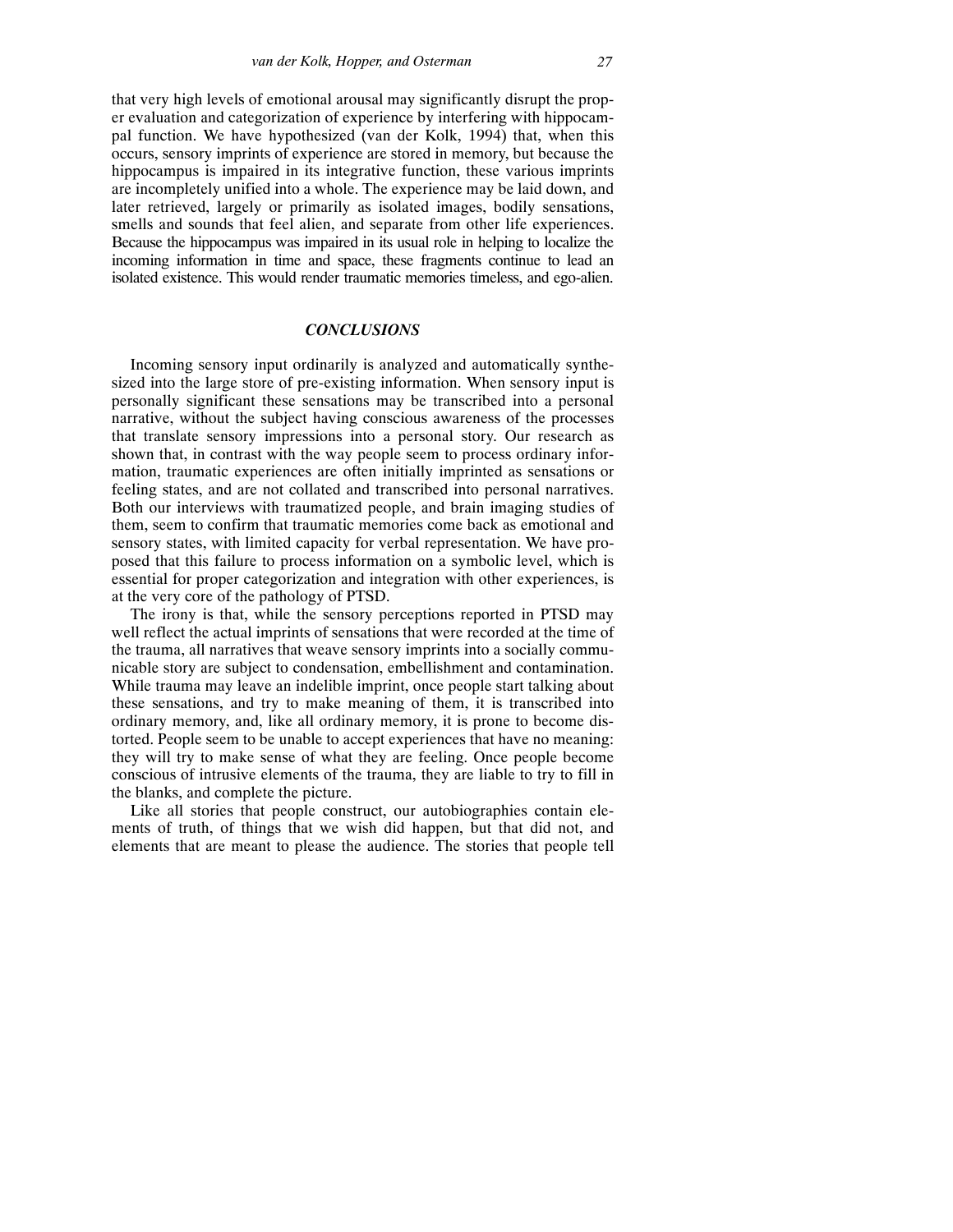about their traumas are as vulnerable to distortion as people's stories about anything else. However, the question of whether the brain is able to take pictures, and whether some smells, images, sounds, or physical sensations may be etched onto the mind, and remain unaltered by subsequent experience and by the passage of time, still remains to be answered.

#### REFERENCES

- Adamec, R. E. (1991). Partial kindling of the ventral hippocampus: Identification of changes in limbic physiology which accompany changes in feline aggression and defense. *Physiology and Behavior*, *49*, 443-453.
- American Psychiatric Association. (1994). *Diagnostic and statistical manual of mental disorders* (4th ed.). Washington, DC: Author.
- Blake, D. D., Weathers, F. W., Nagy, L. M., Kaloupek, D. G., Gusman, F. D., Charney D. S., & Keane, T. M. (1995). The development of a Clinician-Administered PTSD Scale. *Journal of Traumatic Stress*, *8*, 75-90.
- Breuer, J., & Freud, S. (1893). On the psychical mechanism of hysterical phenomena: Preliminary communication. In J. Strachy (Ed. and Trans.) *The standard edition of the complete psychological works of Sigmund Freud* (Vol. 2.) (pp. 3-17). London: Hogarth Press.
- Briere, J.,  $\&$  Conte, J. (1993). Self-reported amnesia for abuse in adults molested as children. *Journal of Traumatic Stress*, *6*, 21-31.
- Brown, R., & Kulik, J. (1977). Flashbulb memories. *Cognition*, *5*, 73-99.
- Brown, D., Scheflin, A. W., & Hammond, C. (1998). *Memory*, *trauma treatment*, *and the law*. New York: Norton.
- Burgess, A. W., Hartman, C. R. & Baker, T. (1995). Memory presentations of childhood sexual abuse. *Journal of Psychosocial Nursing*, *33*, 9-16.
- Cameron, A. (1996). Comparing amnesic and nonamnesic survivors of childhood sexual abuse: A longitudinal study. In. K. Pezdek & W. P. Banks (Eds.), *The Recovered Memory/False Memory Debate*, pp. 41-68. New York: Academic Press.
- Christianson, S. A. (1992a). Emotional stress and eyewitness memory: A critical review. *Psychological Bulletin*, *112*, 284-309.
- Christianson, S. A. (1992b). Remembering emotional events: Potential mechanisms. In S. A. Christianson (Ed.), *Handbook of emotion and memory*: *Research and theory* (pp.307-340). Hillsdale, NJ: Erlbaum.
- Elliott, D. M. (1997). Traumatic events: Prevalence and delayed recall in the general population. *Journal of Consulting and Clinical Psychology*, *65*, 811-820.
- Feldman-Summers, S., & Pope, K. S. (1994). The experience of ''forgetting'' childhood abuse: A national survey of psychologists. *Journal of Consulting and Clinical Psychology*, *62*, 636-639.
- Foa, E. B., Molnar, C., & Cashman, L. (1995). Change in rape narratives during exposure therapy for posttraumatic stress disorder. *Journal of Traumatic Stress*, *8*, 675-690.
- Freyd, J. J. (1991, August 21-22). Memory repression, dissociative states, and other cognitive control processes involved in adult sequelae of childhood trauma. In-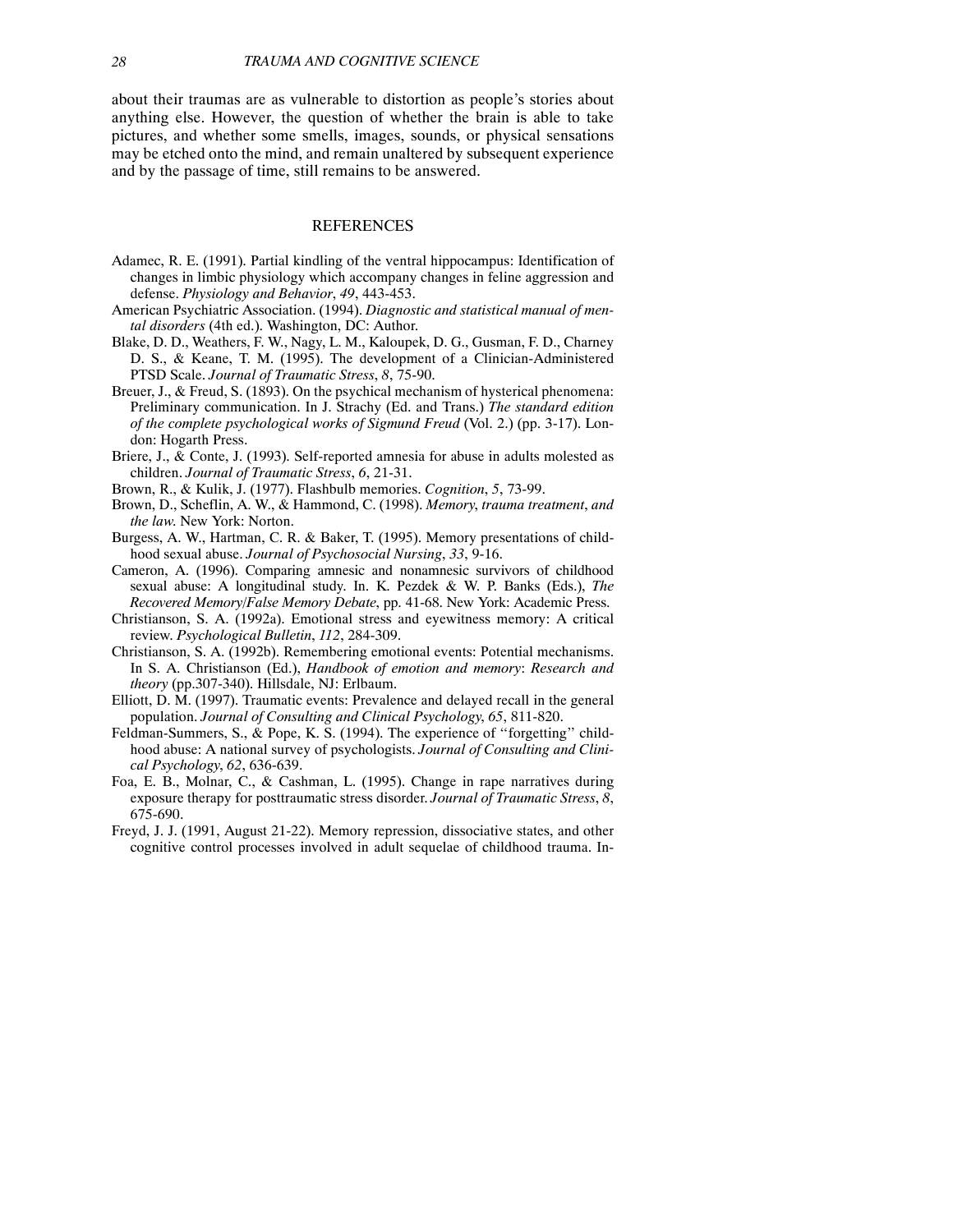vited paper given at the Second Annual Conference on A Psychodynamics-Cognitive Science Interface, Langley Porter Psychiatric Institute, University of California, San Francisco.

- Freyd, J. J. (1994). Betrayal trauma: Traumatic amnesia as an adaptive response to childhood abuse. *Ethics & Behavior*, *4*, 307-329.
- Freyd, J. J. (1996). *Betrayal trauma*: *The logic of forgetting childhood abuse*. Cambridge: Harvard University Press.
- Harvey, A. G., Bryant R. A., & Dang, S. T. (1998). Autobiographical memory in acute stress disorder. *Journal of Consulting and Clinical Psychology*, *66*, 500-506.
- Hopper, J. W., & van der Kolk, B. A. (2000). Retrieving, assessing, and classifying traumatic memories: A preliminary report on three case studies of a new standardized method. *Journal of Aggression*, *Maltreatment & Trauma*.
- Janet, P. (1889). *L'Automatisme psychologique* [Psychological automatisms]. Paris: Félix Alcan.
- Janet, P. (1898). *Névroses et idées fixes* [Neuroses and fixed ideas] (Vols. 1 & 2). Paris: Félix Alcan.
- Janet, P. (1911). *L'état mental des hysteriques* [The mental state of hysterics] (2nd ed.). Paris: Félix Alcan.
- Janet, P. (1919/1925). *Psychological healing* (Vols. 1 & 2). New York: MacMillan. (Original book, *Les médications psychologiques*, published in 1919).
- Janet, P. (1930). Autobiography. In C.A. Murchinson (Ed.), *A history of psychology in autobiography*, *vol 1*. Worcester, MA: Clark University.
- Kihlstrom, J. F. (1995). The trauma-memory argument. *Consciousness & Cognition*, *4*, 63-7.
- Koss, M. P., Figueredo, A. J., Bell, I., Tharan, M., & Tromp, S. (1996). Traumatic memory characteristics: A cross-validated mediational model of response to rape among employed women. *Journal of Abnormal Psychology*, *105*, 421-432.
- Koss, M. P., Tromp, S., Figueredo, A. J., Bell, I., & Tharan, M. (1995). Are rape memories different? A comparison of rape, other unpleasant, and pleasant memories among employed women. *Journal of Traumatic Stress*, *8*, 607-627.
- Lang, P. J., Levin, D. N., Miller, G. A., & Kozac, M. J. (1983). Fear behavior, fear imagery, and the psychophysiology of emotion: The problem of affective-response integration. *Journal of Abnormal Psychology*, *92*, 275-306.
- LeDoux, J. E. (1992). Brain mechanisms of emotion and emotional learning. *Current Opinion in Neurobiology*, *2*, 191-197.
- LeDoux, J. (1996). *The Emotional Brain*. New York: Simon and Schuster.
- Loftus, E. F. (1975). Leading questions and the eyewitness report. *Cognitive Psychology*, *7*, 560-572.
- Loftus, E. F. (1979). *Eyewitness testimony*. Cambridge, MA: Harvard University Press.
- Loftus, E. F. (1993). The reality of repressed memories. *American Psychologist*, *48*, 518-537.
- Loftus, E. F., & Ketcham, K. (1994). *The myth of repressed memory*: *False memories and allegations of sexual abuse*. New York: St. Martin's Press.
- Loftus, E. F., Loftus, G. R., & Messo, J. (1987). Some facts about ''weapon focus.'' *Law and Human Behavior*, *11*, 55-62.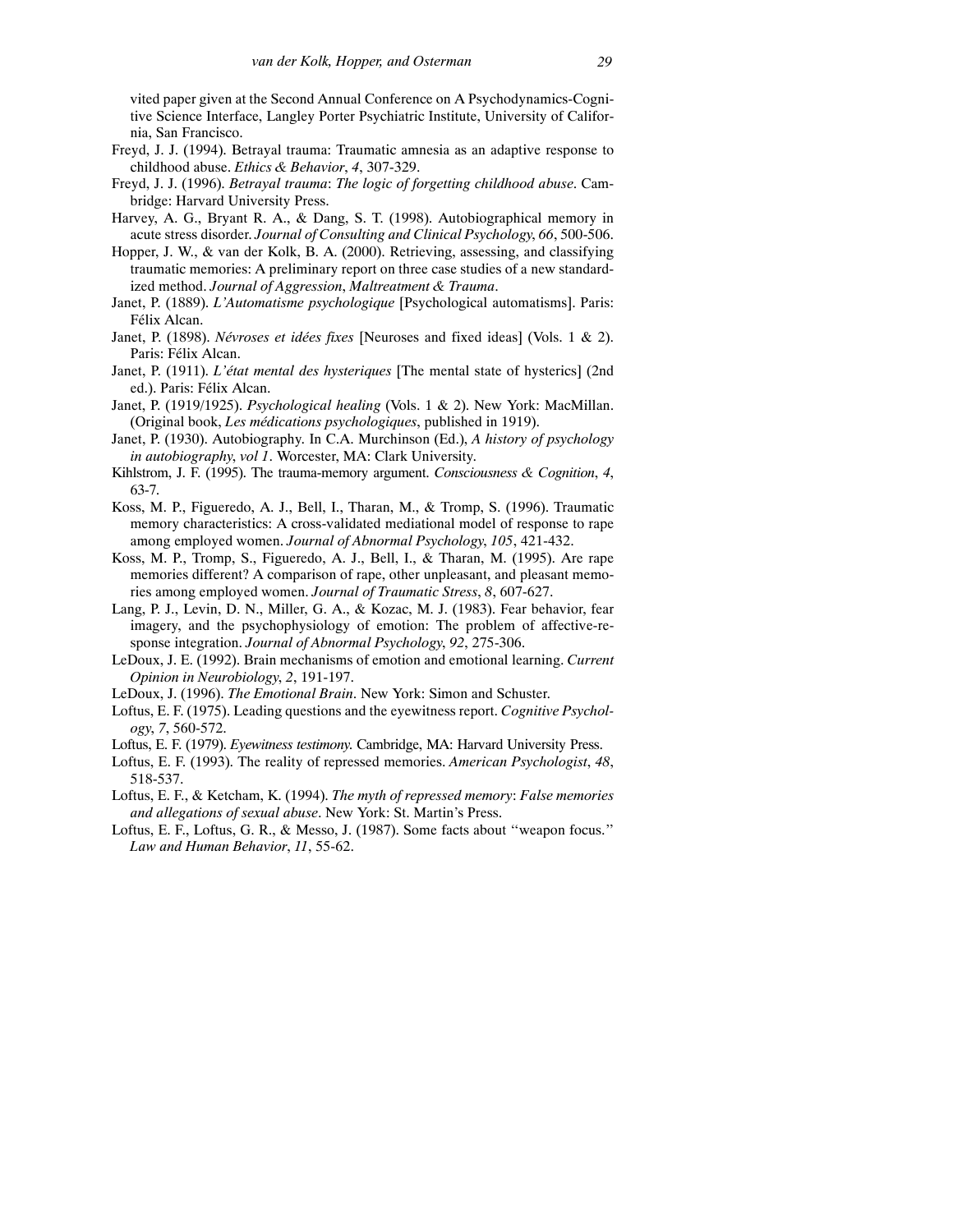- McFarlane, A.C., Weber, D. L., & Clark, C. R. (1993). Abnormal stimulus processing in posttraumatic stress disorder. *Biological Psychiatry*, *34*, 311-320.
- Mechanic, M. B., Resick, P. A., & Griffin, M. G. (1998). A comparison of normal forgetting, psychopathology, and information-processing models of reported amnesia for recent sexual trauma. *Journal of Consulting and Clinical Psychology*, *66*, 948-957.
- Morton, J. (1994). Cognitive perspectives on memory recovery. *Applied Cognitive Psychology*, *8*, 389-398.
- Myers, C. S. (1915). A contribution to the study of shell-shock. *Lancet*, *185*, 316-320.
- Pitman, R. K., Orr, S. P., Forgue, D. F., de Jong, J., & Claiborn, J. M. (1987). Psychophysiologic assessment of posttraumatic stress disorder imagery in Vietnam combat veterans. *Archives of General Psychiatry*, *44*, 970- 975.
- Ranta, S. O., Laurila R., Saario J., Ali-Melkkilä, T., & Hynynen, M. (1998). Awareness with recall during general anesthesia: Incidence and risk factors. *Anesthesia and Analgesia*, *86*, 1084-1089.
- Rauch, S., van der Kolk, B. A., Fisler, R., Alpert, N., Orr, S., Savage, C., Jenike, M., & Pitman, R. (1996). A symptom provocation study of posttraumatic stress disorder using positron emission tomography and script-driven imagery. *Archives of General Psychiatry*, *53*, 380-387.
- Roe, C. M., & Schwartz, M. (1996). Characteristics of previously forgotten memories of sexual abuse: A descriptive study. *Journal of Psychiatry and Law*, *24*, 189-206.
- Sargant, W., & Slater, E. (1941). Amnesic syndromes in war. *Proceedings of the Royal Society of Medicine*, 34, 757-764.
- Schooler, J. W. (1994). Seeking the core: The issues and evidence surrounding recovered accounts of sexual trauma. *Consciousness and Cognition*, *3*, 452-469.
- Schwender D., Kunze-Kronawitter H., Dietrich P., Klasing S., Frost H., & Madler C. (1998). Conscious awareness during general anaesthesia: Patients' perceptions, emotions, cognition and reactions. *British Journal of Anaesthesia*, *80*, 133-139.
- Shin, L. M., Kosslyn S. M., McNally, R. J., Alpert N. M., Thompson, W. L., Rauch S. L., Macklin, M. L., & Pitman, R. K. (1997). Visual imagery and perception in posttraumatic stress disorder. A positron emission tomographic investigation. *Archives of General Psychiatry*, *54*, 233-241.
- Shin, L. M., McNally, R. J., Kosslyn, S. M., Thompson, W. L., Rauch, S. L., Alpert, N. M., Metzger, L. J., Lasko, N. B., Orr, S. P., & Pitman, R. K. (1999). Regional cerebral blood flow during script-driven imagery in childhood sexual abuse-related PTSD: A PET investigation. *American Journal of Psychiatry*, *156*, 575-584.
- Shobe, K. K., & Kihlstrom, J. (1997). Is traumatic memory special? *Current Directions in Psychological Science*, *6*, 70-74.
- Southard, E. E. (1919). *Shell-shock and other neuropsychiatric problems*. Boston: W.W. Leonard.
- Spitzer, R. L., Williams, J. B. W., & Gibbon, M. (1987). *Structured Clinical Interview for DSM-III-R*. New York: New York State Psychiatric Institute, Biometrics Research Department.
- Squire, L. R., & Zola-Morgan, S. (1991). The medial temporal lobe memory system. *Science*, *153*, 2380-2386.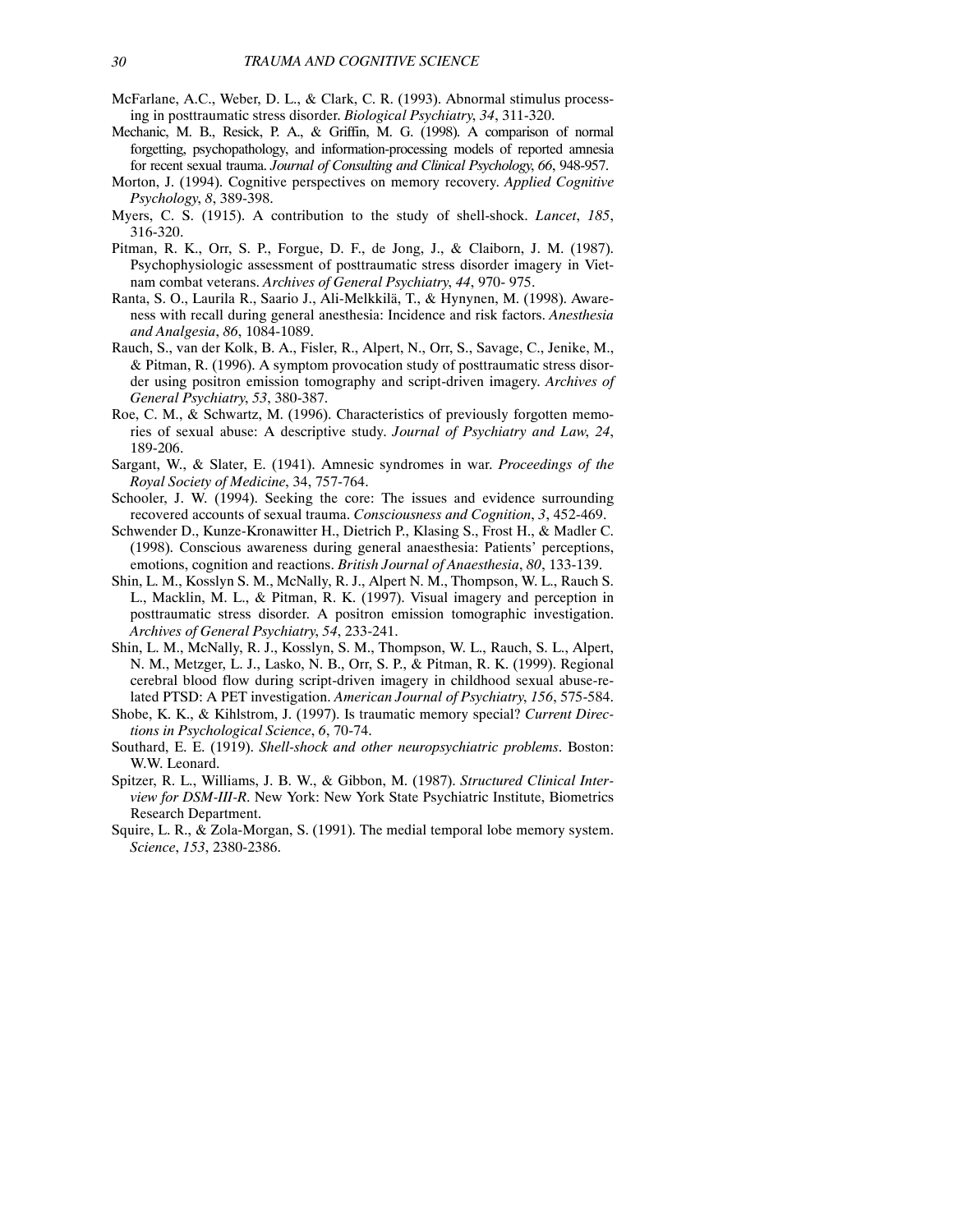- van der Kolk, B. A. (1987). *Psychological trauma*. Washington, DC: American Psychiatric Press.
- van der Kolk, B. A. (1994). The body keeps the score: Memory and the emerging psychobiology of posttraumatic stress. *Harvard Review of Psychiatry*, *1*, 253-265.
- van der Kolk, B. A., McFarlane, A. C., & Weisaeth, L. (1996). *Traumatic Stress*: *The effects of overwhelming experience on mind*, *body and society*. New York: Guilford Press.
- van der Kolk, B. A., Burbridge, J. A., & Suzuki, J. (1997). The psychobiology of traumatic memory: Clinical implications of neuroimaging studies. In R. Yehuda & A. C. McFarlane (Eds.), *Annals of the New York Academy of Sciences (Vol*. *821)*: *Psychobiology of Posttraumatic Stress Disorder* (pp. 99-113). New York: New York Academy of Sciences.
- van der Kolk, B. A., & Fisler, R. (1995). Dissociation and the fragmentary nature of traumatic memories: Overview and exploratory study. *Journal of Traumatic Stress*, *8*, 505-536.
- Williams, L. M. (1994). Recall of childhood trauma: A prospective study of women's memories of child sexual abuse. *Journal of Consulting and Clinical Psychology*, *62*, 1167-1176.
- Williams, L. M. (1995). Recovered memories of abuse in women with documented child sexual victimization histories. *Journal of Traumatic Stress*, *8*, 649-673.
- Yuille, J. C., & Cutshall, J. L. (1986). A case study of eyewitness memory of a crime. *Journal of Applied Psychology*, *71*, 291-301.